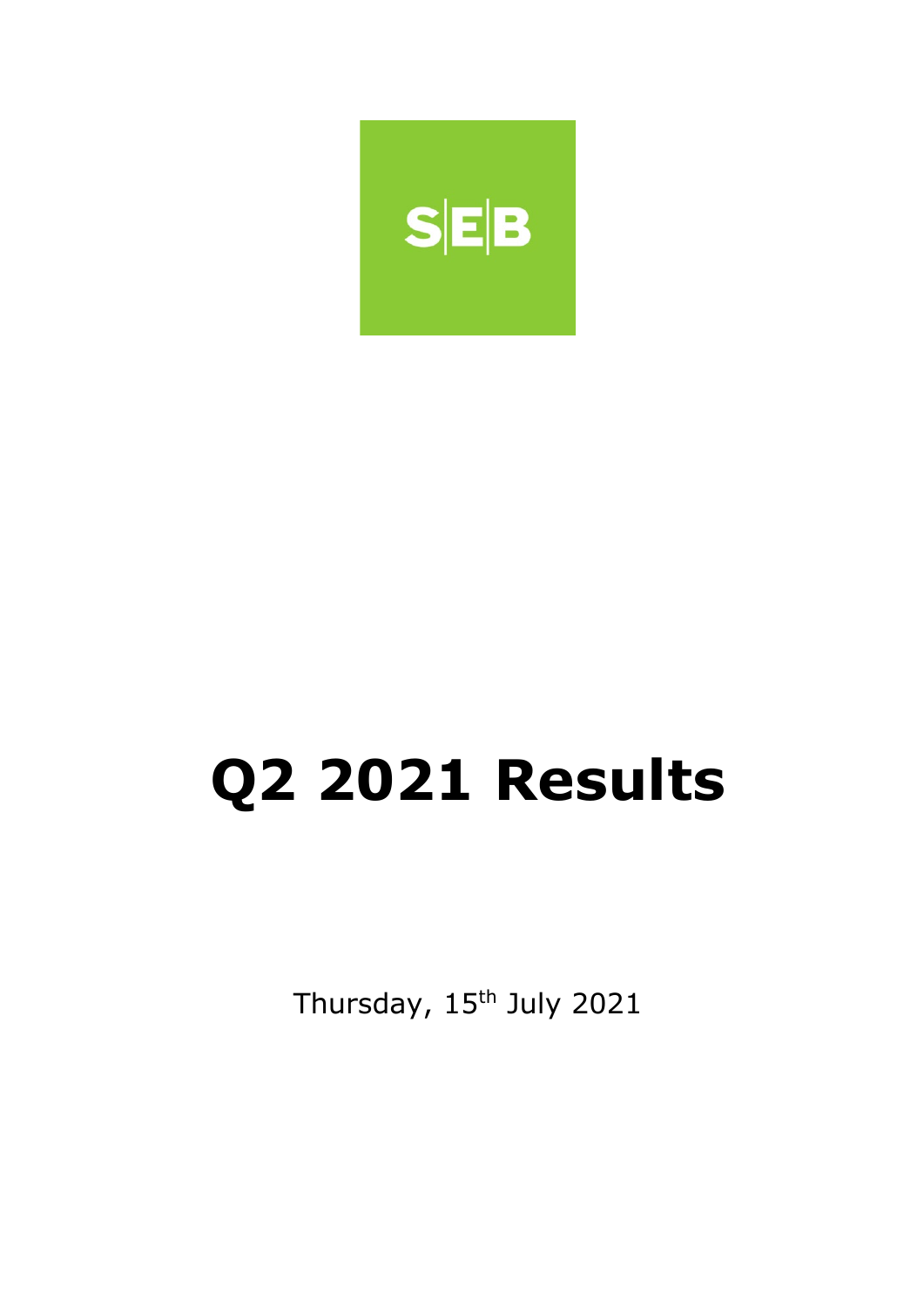# **Introduction**

# Johan Torgeby *President and CEO, SEB*

# *Development in financial markets*

Good morning, everyone, to a 30-degree very sunny and unusually hot Stockholm. If I start on page two, just reflecting a bit around the financial markets in the second quarter, it has been, broadly speaking, a very supportive strong financial markets for the type of banking that we conduct.

Equity markets have continued to perform very well, to say the least, and we have seen new all-time highs on all the broader indices that we use as a leading indicator for our AUM business and the general sentiment in the financial market, as well as a continuation, albeit, gradual for investment grade credit spread and a quite noticeable continuation of credit spread tightening within high yields. Interest rates have been moving around a bit. So after this initial change in ever falling ticking up a bit, we have had marginally falling interest rates during the quarter.

# *Highlights in Q2 2021*

Page number three, we highlight just this quarter's performance in SEB. The first one is that we generate a 14.7% return on equity on a very well-capitalised bank with a management buffer of 860 basis points.

One highlight in the positive sense during this quarter was the strong net commission income, primarily driven by Investment Banking. And within Investment Banking, we had exceptional activity within Equity Capital Markets. We also had a contribution in the short run from payments coming from cards.

And thirdly, we had a very strong, robust asset quality development, where we now have seen the recovery in the economy where the clients of SEB has increased their activity and what we feared earlier this year is not happening as we see it today. And we have a very low credit loss level for Q2, which means that we now estimate to end up below our previously guided normalised level of 8 basis points to 10 basis points.

# *Development in credit portfolio*

On page four, we have the development of our credit portfolio. And as a reminder, this is the exposure, not the lending. And if you look at the corporate lending, we can clearly see the expected, call it, pause that we have been talking about for two or three quarters following the elevated levels that we experienced at the outset of the pandemic when many of the large corporates, in particular, asked and demanded much more credit in order to have security for a rainy day.

On the margin, this has held up better, so we are actually FX-adjusted 2% higher than we were last year, which was this elevated level, which is very similar in the broad perspective to what we would have expected, but on the margin, a bit better. We are actually writing the same amount of new lending today as we did a year ago, a bit more.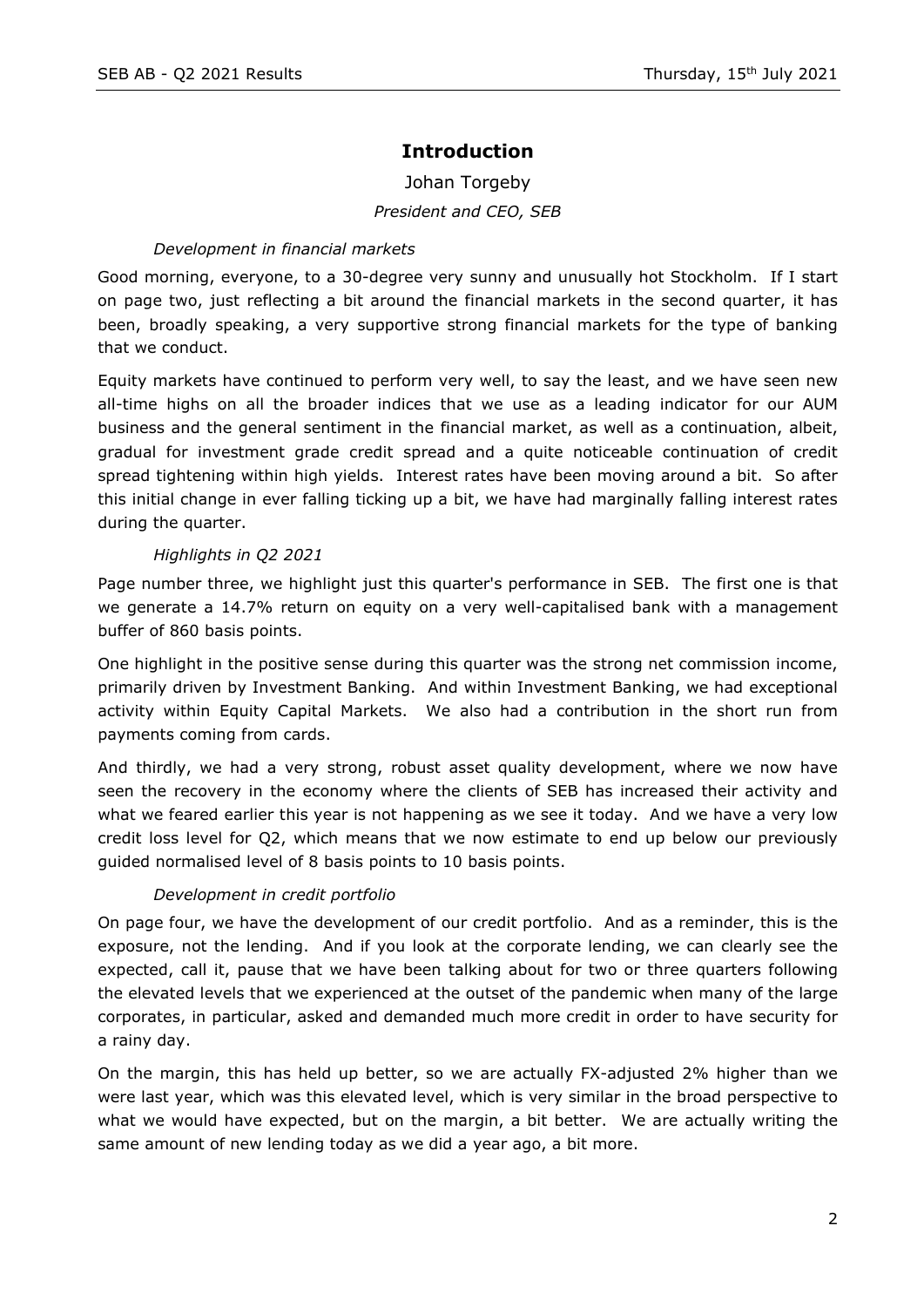However, we have seen a clear acceleration in the mortgage market, mainly driven by an ever-appreciating and an acceleration in the appreciation of house prices. The last average price note I have is 18% increase year-on-year, and I believe that to be one of the highest in Europe and a clear outlier clearly driving an increased demand for mortgages. And we have seen a clear acceleration also in SEB with a 9% year-on-year increase. Nothing to report on the other lesser areas.

I would also say that as far as we can tell, we believe to have gained some market share, both within mortgages, but in particular, within the corporate space. It looks to be a little bit better than the data we can look at in Sweden.

### *Historically high income from equity capital markets activity*

On the next page, I thought I would just highlight the exceptional performance and activity levels in the capital markets within equities. And we can just conclude that this is a broader phenomenon where the equity capital markets in the Nordic countries overall have seen a very strong development, both in the number of companies that goes to the market and the number of deals that is done, both secondary and primary, as well as the volume.

SEB is broadly in line with this market development. And we have, in the second quarter, recorded 2 times the highest ECM revenue as we have ever seen. So it is twice as high as the previous all-time high on Equity Capital Markets.

### *Continued support to our customers in their sustainability transition*

Next page is a continuation of a slide we had in the last quarter to talk about this long-term opportunity, which is really now coming to become a short-term opportunity of sustainable finance.

We have updated the issuance of sustainable linked financing in the different categories. And we can see that the second quarter has maintained the twice the pace of last year. And we end up more or less at the same number for the first half this year as the full year number last year. So if this continues annualised, this would then be estimated to be close to a doubling.

More or less, the same goes for the Nordics. We maintain a strong position, and this is one of the areas, thanks to our energy bets and previous history within sustainable finance, that we really try to excel at. And I just thought this would be a big interesting data point when it comes to the market opportunity.

One year ago, 16% of all the debt financings that we did was in a sustainability linked format, that is a covenant package that somehow the issuer is linking to some type of relevant metric in order to perform from a sustainability perspective. This year-to-date, we have 40% of all the debt transactions that we do has now that type of connection.

This is clearly here to stay, and as we have talked about for a long time, it is a great opportunity for banks to play a positive role in the transition and help the markets and its clients for transitional finance and sustainability acceleration.

#### *With a selection of new launches and events in Q2 2021*

On the next page, we have some more concrete product launches and what we have done in the last 90 days. First, we have launched a sustainability-linked supply chain financing. And this is really a huge product in terms of the volumes in the world for supply chain financing.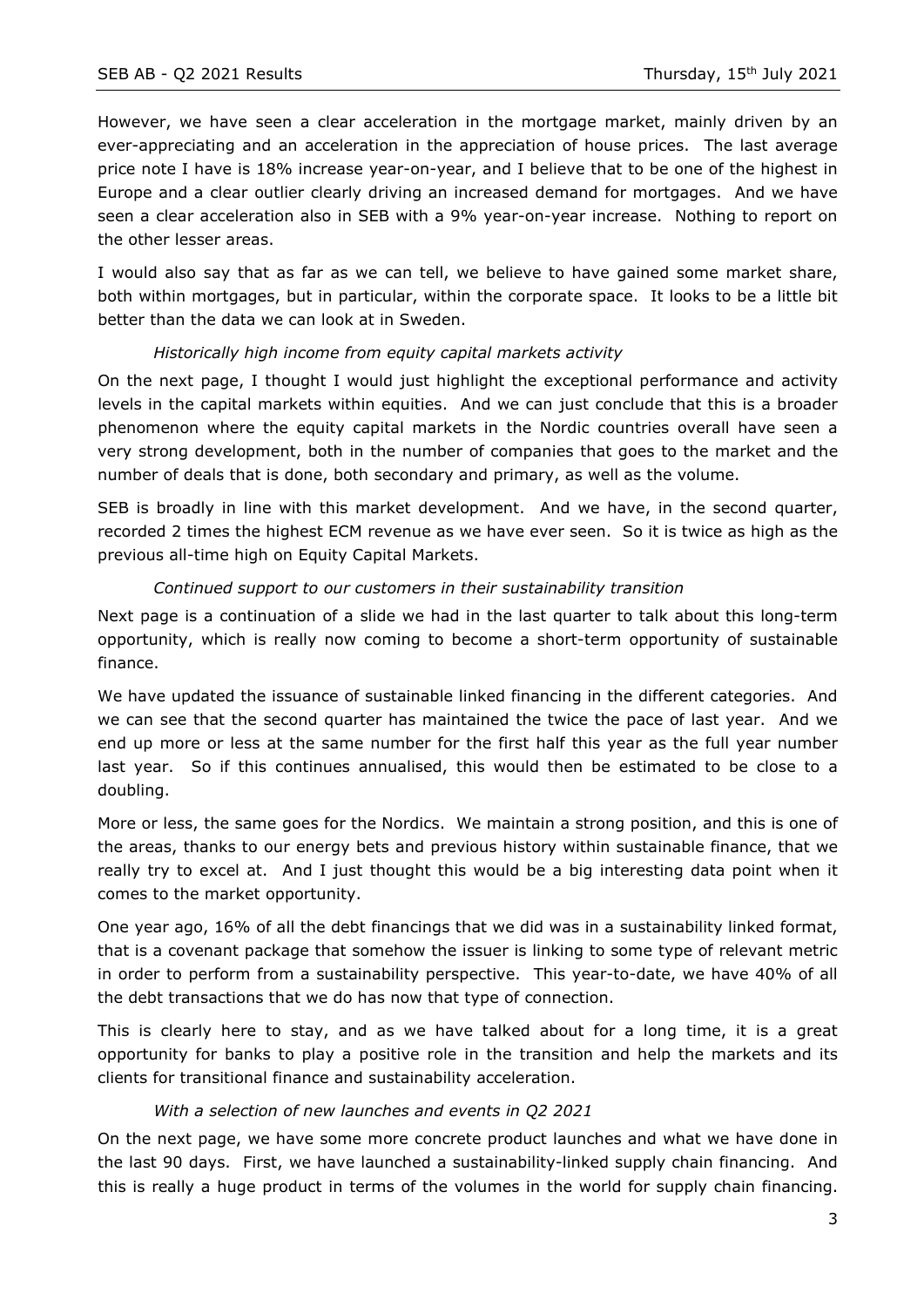And it allows a company to put criterias in for their suppliers and the supply chain that they will get incentives or disincentives depending on how they act and behave themselves when it comes to sustainability.

We have also launched a retail green savings account. So a deposit where the deposit earmarked in these deposit savings go for some type of energy efficient housing within the bank, so we have a commitment to what we all lend that money to. We have also launched our ninth Microfinance Fund. This is predominantly targeted to emerging markets to help people of lesser means to start businesses and entrepreneurship in the microfinance space.

We have also launched a web interface for sustainable metrics within private banking. And this is a tool where you can specify and you can see, in any given portfolio equity, and in the future, funds, what type of footprint does this equity portfolio have and make sure that it is in line with the client's own preferences on what one invests in.

We have also now had the first exit from our incubator in Norway, which is a sustainable entrepreneurship, clean tech green-tech entrepreneurship, where we, without any particular charge, allow companies to come into SEB and use all our resources in order to create a stronger momentum for their business. And this has been a very interesting journey for us as we are now complementing our fin-tech with clean tech and green tech as entrepreneurship is now exploding within this area. And it is important for financial institutions, such as SEB, to assist these companies, both in the financing, but also in the advisory using the network we have available for their benefit.

And lastly, it has now been announced the 28 banks, of which SEB is one, who has been named primary dealers for the EU NextGeneration programme, which if you remember correctly is an €800 billion green financing bond programme, and we will be one of those primary dealers to take part in that.

With that little short update on recent events in the quarter, I hand over to Masih, our CFO, to go through the financial results.

# **Financial Performance**

Masih Yazdi *CFO, SEB*

#### *Financial summary Q2 2021*

Thank you, Johan. So let us move to page number nine and dig into the Q2 numbers. As you can see compared to the previous quarter, income is marginally up, but it is marginally down compared to Q2 2020.

The composition of income has clearly changed, whereas both in Q1 and Q2 last year, the net financial income line was a bit larger, whereas in this quarter, we see an improving trend in net interest income and net fee and commission income.

Expenses are well managed, just slightly up compared to last quarter and the previous year. We can see that the cost-to-income ratio in the quarter is at 0.42. The capital has improved to 21.1%. And as Johan mentioned before, the return on equity is 14.7% in the quarter.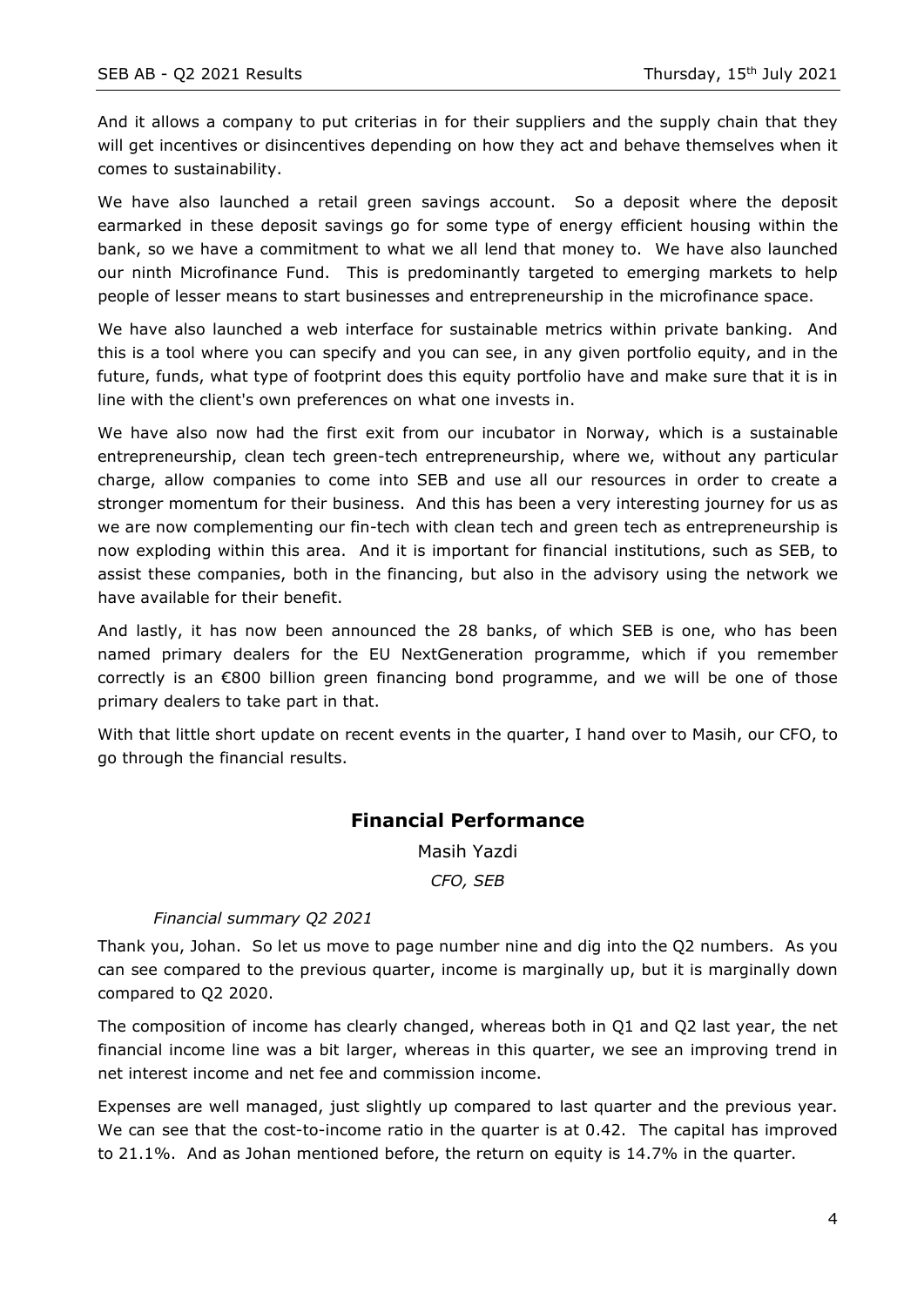### *Financial summary YTD June 2021*

If we move to the next slide, slide number 10, and look at the year-to-date numbers. Income is up 12%, whereas expenses are up 1%. And here, one should have in mind that looking at the income in the fixed currencies or looking at the FX effect, we can see that income has had a negative effect of about 500 million compared to the first half of last year, whereas we have a positive effect on the cost line. So costs are about 200 million lower because of FX moves.

Nevertheless, with strong income growth and largely unchanged expenses, we can see that profit before credit losses were up 22%. And with much lower expected credit losses this year, the profit is up 80% year-to-date. Summarising the first two quarters, we can see that return on equity is at 14.2%.

#### *Net interest income development*

Moving to slide number 11 and the net interest income development. It is plus 6% so far this year compared to last year, that is mainly driven by volume growth, mainly within mortgages and corporate lending within the Corporate and Private Customers divisions. We also see tailwinds from funding costs first half of this year compared to first half of last year.

If you look at the quarter-on-quarter development, net interest income is up around 3% or around 170 million. This can be explained by mainly three factors, contributing about 50 million each, that is from lower funding costs, from volume growth and the fact that we had one extra day in Q2 compared to Q1. And the remaining 25 million is coming from lower regulatory fees.

We also note that the markets related net interest income is still at the elevated level that we had in Q1, which is about a 100 million higher than the long-term average. You can also see in the numbers that there are some swings between Treasury and the divisions, whereas last year when credit spreads were higher, Treasury was paying more for deposits to the divisions. And now when credit spreads have come down, that compensation for deposits have come down. And therefore, you can see an improved net interest income within Treasury and the corresponding negative effect within divisions. Obviously, this has no impact on the Group net interest income.

#### *Net fee & commission income development*

If we move on to the next slide, slide number 12, we can see a 12% increase of net fee and commission income year-to-date that is mainly coming from Asset Management from the Investment Banking business and the Life business. And this is partly offset by lower lending fees so far this year and markets-related fees.

Quarter-on-quarter, fees are up 11% or around 500 million. About 60% of this or 300 million is coming from the Investment Banking business. And we have about 100 million each from higher card fees and from higher Asset Management fees. On the card side, we can see that when it comes to the income from private cards, that is now slightly above the pre-pandemic levels, whereas on the corporate cards side, we have seen a small improvement from the low levels we had during the height of the pandemic. But there is still a lot of improvement needed to go back to the pre-pandemic levels.

On Asset Management, we have lower performance fees this quarter compared to the last quarter. And if you look at the base commissions, those are up 8% quarter-on-quarter.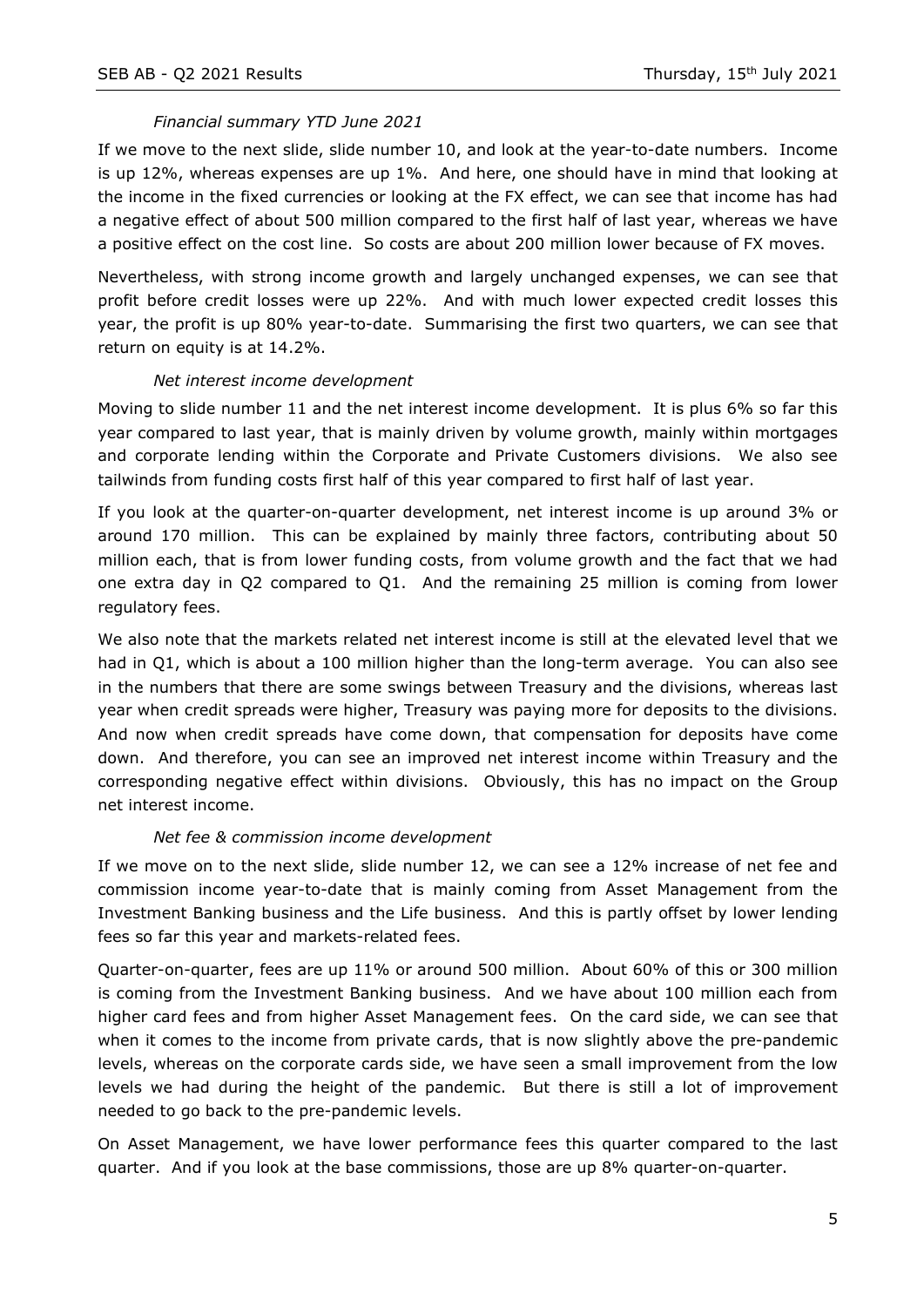On Investment Banking, obviously we have had a very good quarter. We think that the pipeline still looks good for the second half of the year. It might be more tilted towards M&A for the second half versus what we have seen in the first half, which had been more tilted towards Equity Capital Markets and IPOs.

I think it is also encouraging to see that the net inflows in the bank has improved to 25 billion in the quarter, fairly well spread across the different businesses, so Asset Management sales to institutional clients within Private Banking and also within the C&PC division to private customers. And we can see an improvement when it comes to advising on savings when we advise on mortgages. And that the monthly savings are going up fairly rapidly compared to the levels we saw a year ago.

### *Net financial income development*

If we move on to the next slide, net financial income, up 42% year-to-date, very much due to the negative numbers we reported in Q1 last year at the height of the pandemic. Quarter-onquarter, there are some movements. NFI is down, and that is mainly due to the underlying business within fixed income, currencies and commodities, which has had a better level in the last few quarters. And now due to lower volatility, we can see a negative effect quarter-onquarter of around 300 million. At the same time, the NFI within Treasury is lower than it was a quarter ago.

We also, obviously on this slide, have some valuation effects comparing to O1, but the contribution from the strategic shares as well as the XVA effects are combined about 500 million less than it was in Q1. At the same time, we have reported the valuation gain on Tink, given the sale and the exposure we have had there, of about 500 million. So that is compensating for the negative Q-on-Q effects from the strategic shares and the XVA effect.

#### *Operating leverage*

Next, slide 14, operating leverage. So far this year, with income up around a billion per quarter and with expenses largely flat, we can see that the pre-provision or pre-credit losses income is up around a billion per quarter. Let us see how the year ends.

# *Capital development*

Moving to slide 15 and the capital development. We have had a very good contribution from the net profits in the bank during the quarter, 86 basis points or 43 basis points after 50% accrued dividend. We have also seen a more normalised level of market risk exposure amounts, which has added 36 basis points to the capital base, and then some tailwinds from FX. And altogether, we can see that the management buffer has moved from 780 basis points to 860 basis points compared to the current minimum requirements of 12.5%.

One should note here that from Q3, the Pillar 2 guidance will be added, and we right now expect that our capital requirements will by Q3 go up by between 100 basis points to 150 basis points.

#### *Strong asset quality and balance sheet*

Moving to slide 16, a few key ratios. Obviously, much lower net expected credit losses so far this year. We have seen a very strong growth of customer deposits of almost 300 billion. About two-thirds of this is coming from financial corporates. And we note that now the core loan-to-depo ratio in the bank is down to 103%.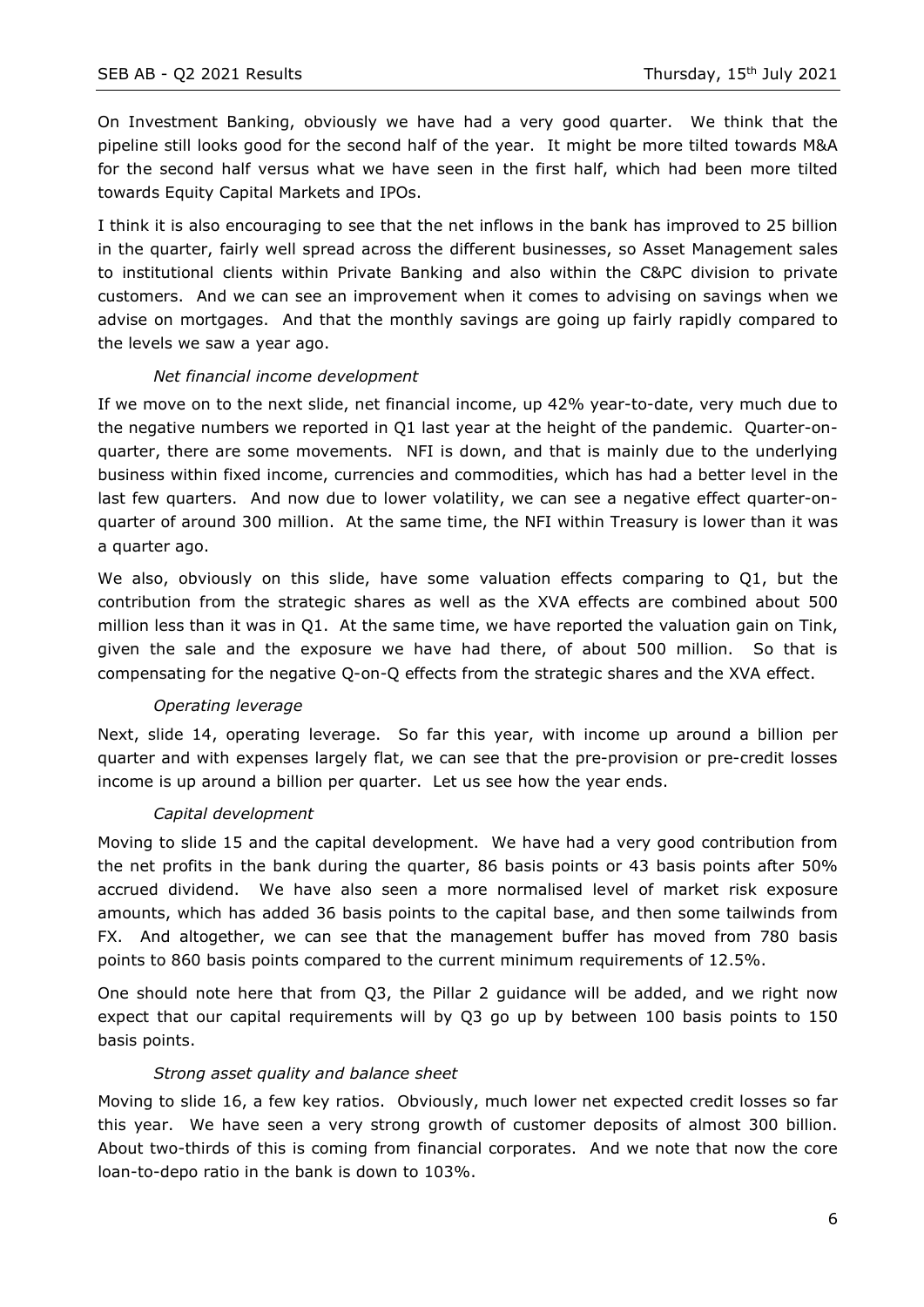We have a very stable funding situation in bank and liquidity. As we talked about before, the capital and solvency ratios looked very promising.

I think I will stop here. And we can open up for Q&A.

# **Q&A**

**Andreas Håkansson (Danske Bank):** Two questions. First one, if we think about buybacks, have you had a discussion with the Swedish regulator about buybacks for the fourth quarter or for any time? And is it possible to say how long it takes for the regulator in Sweden to approve a buyback once you would ask for one? That is the first question.

**Masih Yazdi:** Yeah. Andreas, I will take that one. We discuss our capital position with the regulator all the time. Just when it comes to the formality of buybacks, I think in general when it comes to these kind of things, the FSA has around three months to approve such a mandate.

**Andreas Håkansson:** Three months from when you actually ask them then I guess?

**Masih Yazdi:** You have to send in an application and then they have maximum three months to do that. Yeah.

**Andreas Håkansson:** Have you sent in that application already?

**Masih Yazdi:** I cannot comment on that.

**Andreas Håkansson:** Okay. Next question then. You said that P2G would add around 150 bps. That is roughly the same as what you normally say about your management buffer. Should we look at that as one covers the other one?

**Masih Yazdi:** Not the way we look at it. I mean, Pillar 2 guidance is a soft capital requirement. But then, as a bank, if you breach it several times, it could become a hard requirement. So I think the way we operate, we are going to see Pillar 2 guidance as part of the minimum requirements and then add our management buffer on top of that.

**Nick Davey (UBS):** Two questions, please. First, on the strategy review that you are mentioning in today's release, I can see the words of invest, investing, investment frequently and a bit of a discussion of cost income ratios in the future. So I understand it is on the summer plans. But can you just share any early thoughts about where some of these investment needs are? How big they might be? How much of a change you might see in the future plan versus what we are used to? And second question, just following up from Andreas really on this question of capital return. Just then a broader question of if restrictions are loosened, how should we prepare ourselves and investors prepare themselves for what your intentions are in the second half? Thanks.

**Johan Torgeby:** Okay. I will start, and I will ask Masih to complement. The strategic review is in the process of being halfway conducted within the bank. So we will take this year and conclude, and then we will come back to you on our findings. You did get a little bit of a teaser in the kind of reasoning we have very much from an external perspective in the CEO comments in today's report.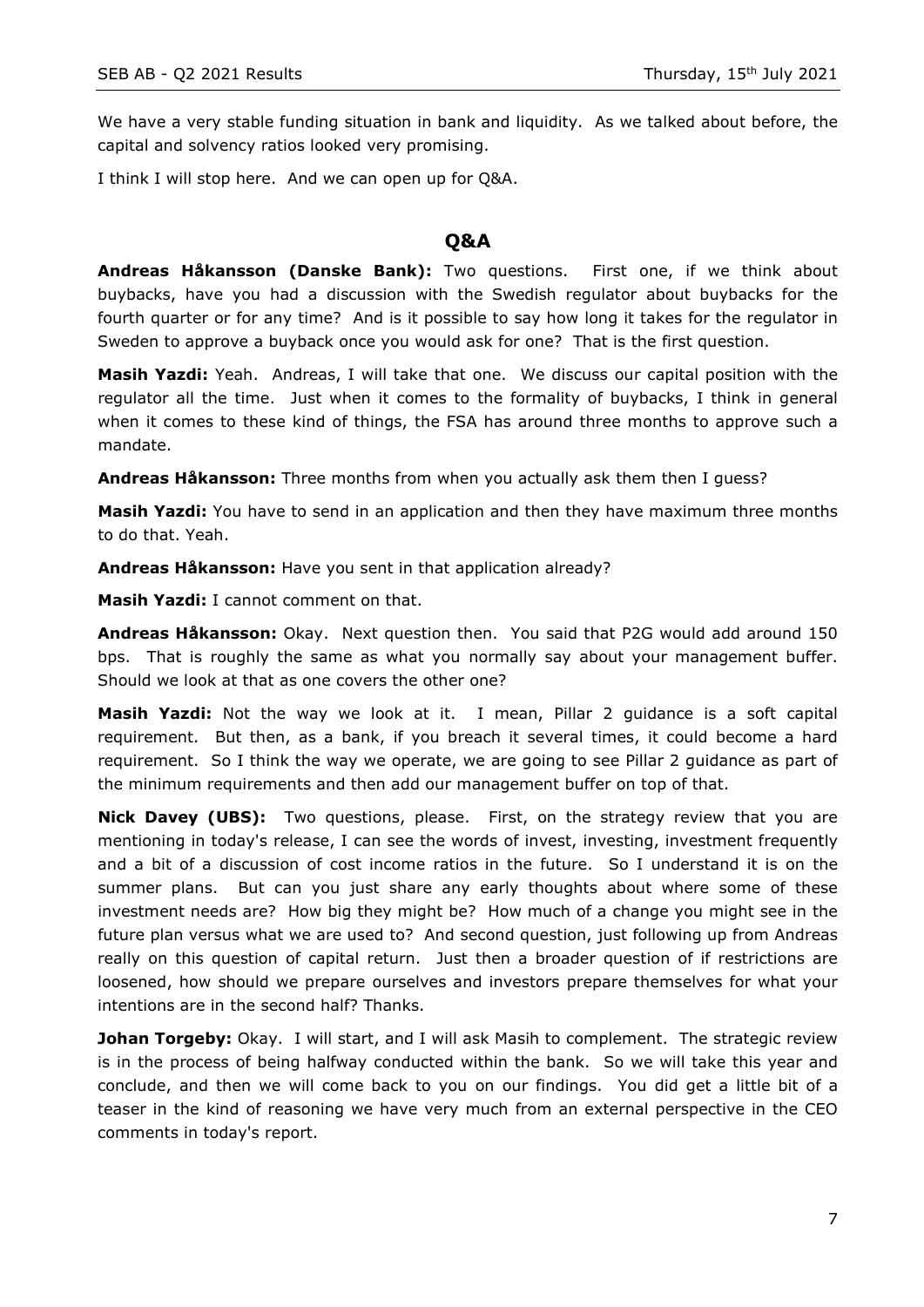And the areas are very, I hope, clear what we are considering there. It is an increasing activity and future need for being relevant in Corporate and Investment Banking. It is very much aligned with our DNA, and we have definitely both a quarter and a year behind us that I think supports that point.

We can also see an internationalisation of the Nordic and Northern European companies. We will definitely have an ambition to continue to invest in and have a very wide and nice capability for our clients in the broader world. The mega trends of sustainability, regulatory compliance and digitisation will remain. And if anything, they will be accentuated.

And yes, I agree. Maybe the word is frequent on invest, but it is not like we have not in the past. We have just done it under a prerequisite of a falling cost-to-income for a decade or more than a decade.

So to your last point on what to expect in terms of investment when it comes to the financials, it is very much aligned with our previously guided new divisional targets. And what is very hopefully clear when we went out with that a few quarters ago is that we kind of think that the current cost-to-income of around the 45. We have gone from 0.64, I think, we point to this level. It is about where we think it is an appropriate level not to go down to 0.35. You start having the risk of underinvesting. And you do not want to go up to the 0.55, which is more the average of Europe, because we do not think that is necessarily an easy income play.

So where we are today, we are kind of reasoning around allowing this cost efficiency, very prudent and targeted resource allocation to be around this level, which of course is a quite big difference from what we have said for many, many years, which has been a nominal cost cap regardless in order to make the bank more efficient. Masih, anything to add?

**Masih Yazdi:** I think that was perfect. I have nothing to add to that. I can try to respond to your second question on the capital return and how you should prepare yourself. We are still awaiting the guidance from the regulator here. I am sure that in the next couple of months we will hear more. And one has to admit that right now the base case, given the recovery in the economy, is that the dividend restrictions will be lifted or be looser than they are today.

And we have said in the past that given the capital position we have, we will come back to the market with some kind of a response or communication around how we deal with this. It is going to be a combination of share buybacks and dividends. And exactly what comes first and what comes later, we have not fully decided. And we will do that and communicate to you as soon as we know.

What I can say generally is that this is not something that will change from one day to another. So on 3rd September, you cannot do dividends. And on 1st October, you can do as much as you want. It is going to be a gradual process. That is how we look at it. The uncertainty about the pandemic, the uncertainty about the economy will be a gradual process. And therefore, our optimisation of our capital base will also be a gradual process, whether that means it is going to take a year or two years or six months or 18 months, we do not know yet. But just prepare yourself for a gradual process.

**Nicolas McBeath (DNB Markets):** So first, a question on asset quality. So it seems like now that some of the scenarios and the loan loss provisions you took early on in the pandemic may have been on the high side. So I just wonder, if you have any thoughts on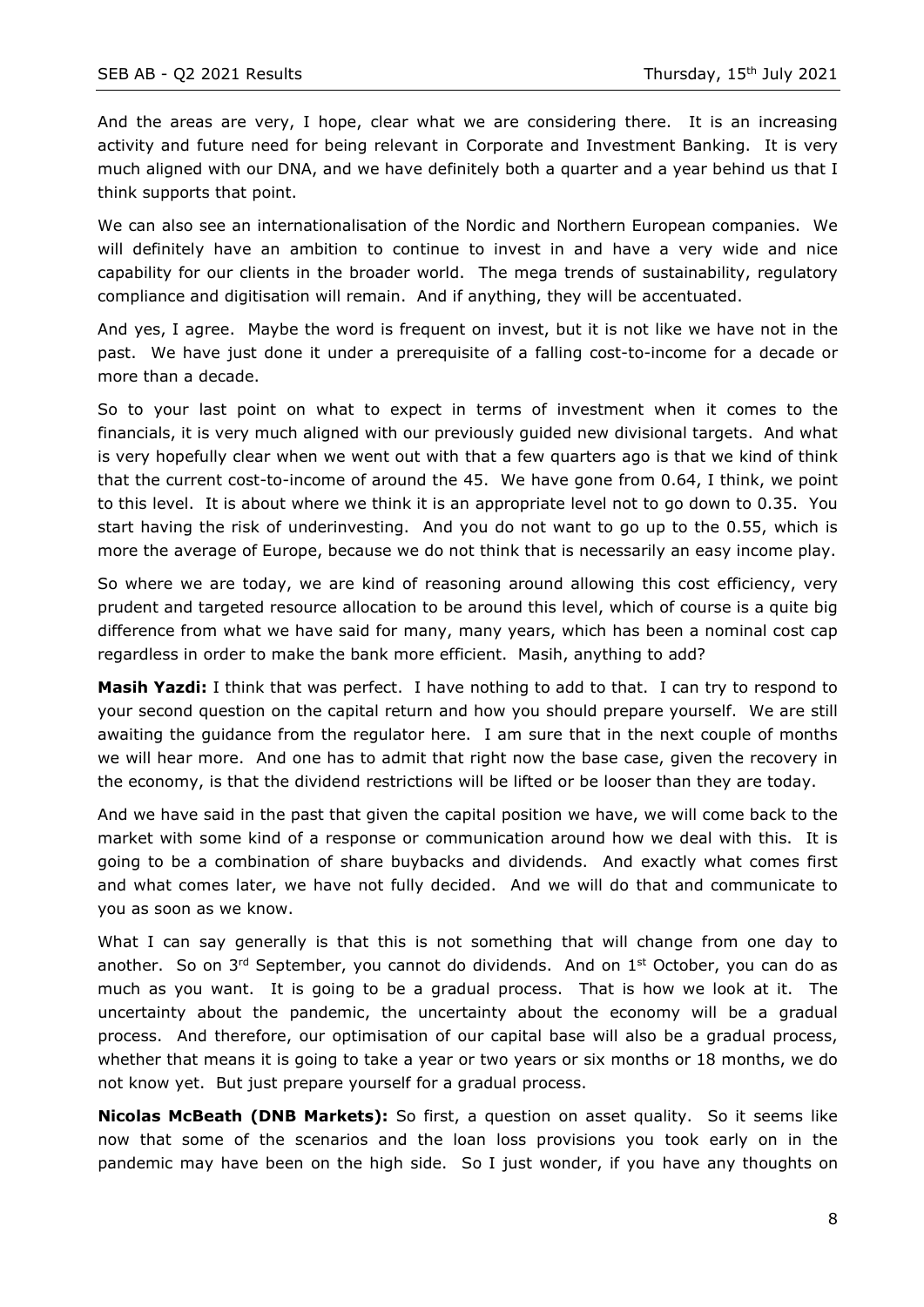whether this has impacted your view on the resilience in your credit portfolio, if you think about that differently, if you think the pandemic has been a good stress test? And if so, if the resilience we have seen so far would make you think differently about the risk appetite in the future, if you think it could be value enhancing to take on a bit more higher credit risk, if that also would be potentially ROE supportive?

**Masih Yazdi:** Yeah. Thank you, Nicolas. I do not think we have been that surprised when it comes to resilience of our asset quality. But at the same time, I think at this point, you have to be fairly humble. We know that there has been a lot of government support, fiscal and monetary support. And it is difficult to know exactly how the economies and our balance sheet will behave at this point when those support measures are pulled back.

So even though we do report zero credit losses in this quarter, we have kept all the model overlays we took last year intact. We are likely to keep them intact as long as there is still some uncertainty on what is going to happen with asset quality beyond this period.

When it comes to risk appetite, I mean, we go through that all the time. And obviously, with the strategy work we are doing right now, we are going through the risk appetite as well. So if there are any changes there, we will come back to in conjunction with the presentation of the new strategy of the bank.

**Johan Torgeby:** May I add one thing, please? Just to differentiate between credit risk in quantum, that is the number of credit risk units you have and the migration out on the risk curve. And right now, there is definitely an opportunity in banking, as I have talked about many times on sustainability in future. And this means that in order to generate growth, there will definitely be in allowing us to search for opportunities. We also announced previously to dip our toe outside our current home markets in Austria, Switzerland, et cetera. These are small, but definitely there is no problem when it comes to asset quality to do more business.

We are very careful in going out on the risk curve. And by design, we are not loosening underwriting standards or having a strategy where we should go into other type of riskier asset classes.

**Nicolas McBeath:** And then just a question on the NII. I think you had some positive impacts in the quarter from lower funding costs from the large deposit inflows. If you could just please comment on the outlook for funding costs in the future? And also, what you are seeing on the margin side on both corporate and mortgage lending, please?

**Masih Yazdi:** Yeah. On the funding cost, we have seen this positive development for a few quarters now. I think most of it is behind us. But hopefully, if credit spreads stay where they are, we have a bit more to go. But absolute maturities, behind us.

On the margin side, there is a lot of competition on mortgages, especially new issued mortgages. So we see some margin pressure there. At the same time, when it comes to the renegotiations of old mortgages, that is fairly stable. So this intense competition on new mortgages does not have a meaningful effect on the average margin of the whole mortgage book.

On the corporate side, it is fairly stable. In Q2, we have done more lending to areas where you typically have slightly higher margins, so that has impacted the margin composition of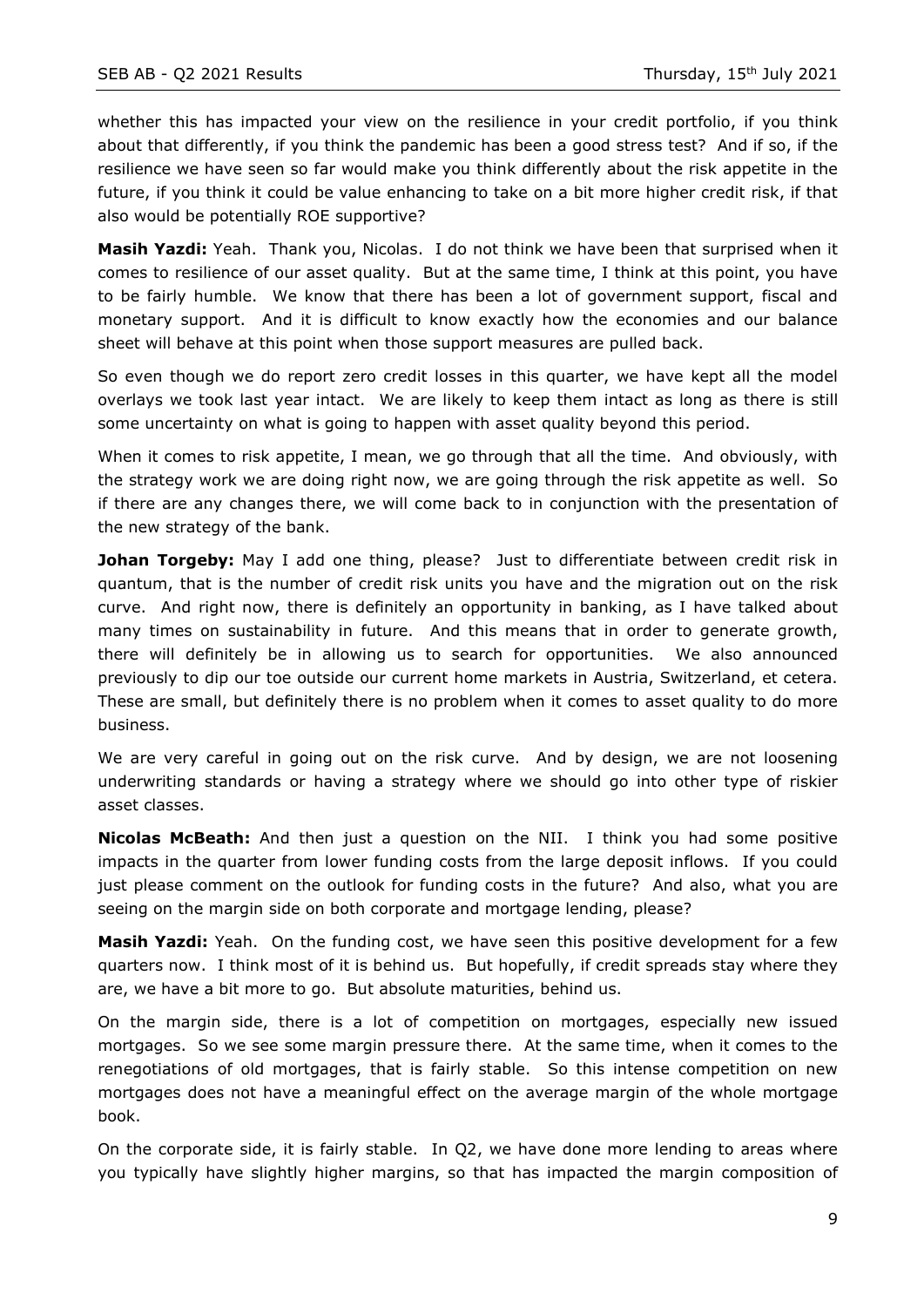the core book slightly positively. We can see that there is an improving margin trend. It is very slow and gradual on commercial real estate, maybe 1 basis point to 2 basis points per quarter. I think that is linked to the fact that we have had this risk-based floor that was introduced about a year ago. Otherwise, it is fairly stable on the corporate side as well.

**Magnus Andersson (ABG Sundal Collier):** First of all, a follow-up on the strategic question earlier from Nick. When I look at your long-term five-year aspirations for the divisions that you released in conjunction with the Q4 report, we can see now you aim for a cost-to-income ratio below 45. And adjusted for one-offs, I think you are at 43 now in the first half. But when I look at the divisions, I mean, you are at 42% in large corporate and financial institutions. Your target is below 50%, while you are 44% in corporate private customers, you target below 40%. And you are at 40% in Baltics, you target below 35%. So obviously, I mean, you expect to stay at around this cost-to-income ratio level in the coming five years. But it is obvious that you expect a much higher cost-to-income ratio in the large corporate and financial institutions than today and vice versa lower in the other divisions. So you talked about investments in merchant or previous merchant bank and large corporate and financial institutions, primarily in the Investment Banking area. You previously in the last quarter talked about international expansion. Is that it? Because it is a pretty large cost-to-income ratio expansion we should expect there in the coming five years. And in addition, what are the main drivers you see for the cost-to-income ratio reductions in corporate and private customers and the Baltic? If you can say something about that without front-running your three-year plan.

**Johan Torgeby:** Hi, Magnus. Thank you for that question. It is a difficult one because it is so affected by the timeframe. And the practical side of me wants to say that this. And do not read too much into it. When we went out with the medium term, long term, the five-year targets, it is an indication for our best assessment where we think cost efficiency is balanced with pursuing client satisfaction and profit maximisation.

So we want to have the most profits we can on a very prudent type of business, both when it comes to risk and characterised by cost control, et cetera.

Now, half of the cost-to-income number is, of course, or actually twice—two-thirds of it is income, which we do not dictate. So when we have a very strong quarter, the cost-to-income will go down, as you of course, understand. It does not mean anything for us. It is still in the strategic consideration, cyclical consideration, does not come into play immediately. You need to see the cyclical consideration become permanent, then one could change that kind of outlook.

So you have to expect a fairly large variation around those five-year medium-term aspirations just for the fact of income. It does not mean that we will change the whole investment programme right now to be more accelerated because we can, because this quarter have lower cost-to-income for us to signify. And the opposite is also true. Even if we would have an income drop because of cyclical or share market stock prices go down, we would not change the strategic direction of the Group. We do not take that into consideration in the short term.

When those things are more permanent, of course, they affect. So we will, in this plan, given the cost-to-income guidance, have income and profit maximisation, shareholder creation as a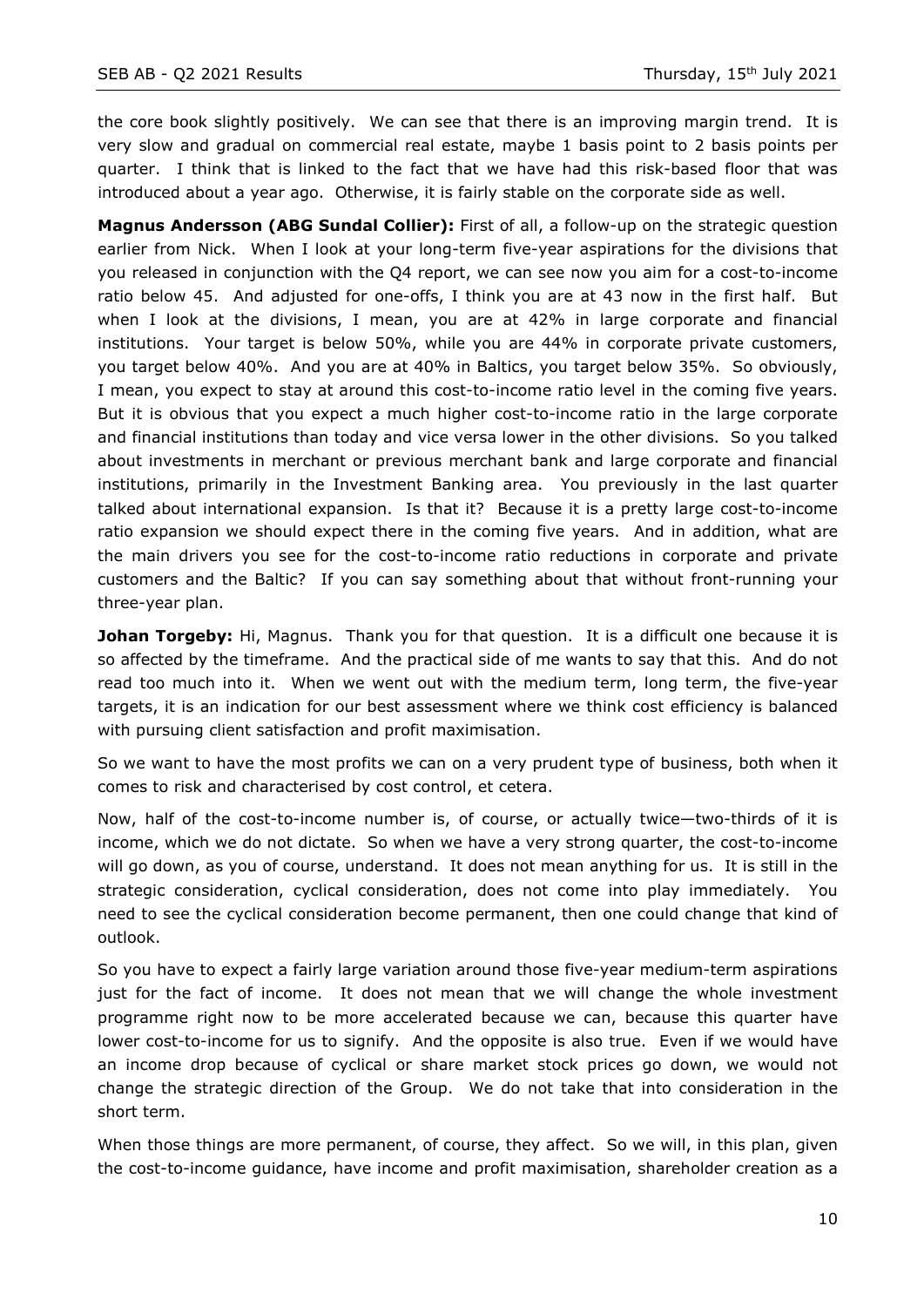guiding principle with a more kind of fixed cost-to-income, where costs and income are related to each other, rather than the last 12 years, where we have completely disconnected costs from income. So regardless of income, we have said what the cost should be.

But in practical terms, we will still use in the future cost targets, yearly cost targets. We will be very stringent on costing what we are supposed to and then income will be one way. What we are seeing today is not what we did last quarter. It is what we did years ago. So what we are doing now, we can evaluate in some years. So it is nice to have in our book an unusually solid and robust result, but it is the fruit of many, many years of work that we see here today. So we will not change the costs next quarter or tomorrow because we come up with these numbers today.

Masih, do you want to add something?

**Masih Yazdi:** Yeah. I mean, I can just add on your question on C&PC and the Baltics. When it comes to those type of operations, they are typically more scale-based in the sense that if you add Swedish mortgages to the C&PC division, the marginal cost of doing that is not that large. So we do see that with the sort of current set up we have, we can add more scale, which over time will drive down the cost-to-income ratio.

We also see a scope, given how customers are behaving on changing their behaviours to take down—over time take down the physical presence within both Baltics and C&PC. So I think those two combined will take down the cost-to-income ratios over time to the aspirations we have set.

Just a sort of a CFO reflection on what Johan said. So we typically—if you look at the business we conduct, we have two input variables. We have labour and we have capital. Labour, you can see in the P&L line. Capital you see on the capital consumption. We have to look at how we optimise the usage of both these two to maximise the profit generation and the client satisfaction.

And if you look at the LC&FI division, we have been very hard on them on their utilisation of labour in the past, but being fairly loose on their utilisation on capital. From a financial steering perspective, what that leads to is that you do a lot of lending, but you do not do that much advisory, because advisory costs a lot of labour and lending just costs a lot of capital.

And we want to find the perfect balance here that after 10 years of being loose on capital and hard on labour, you might want to have a slightly different mix to optimise the return and the profit generation of that division. So this is another way of looking at it.

**Magnus Andersson:** I think we will come back to this probably along the way and not least when you present your three-year plan. Secondly, just on capital, following up there. You talked about the gradual process, and obviously, you do not know what the FSA is going to say. But what do you think realistically? When do you think that you can be down below or within your management buffer range of 100 basis points to 300 basis points?

**Masih Yazdi:** It is a very difficult question. A lot of things can move around. I mean, we typically do not do acquisitions. But what if we would do one of those? That would consume some capital. There are so many moving parts. But a way of looking at it is if you look at share buybacks, which in the future will be a part of our capital distribution, there is obviously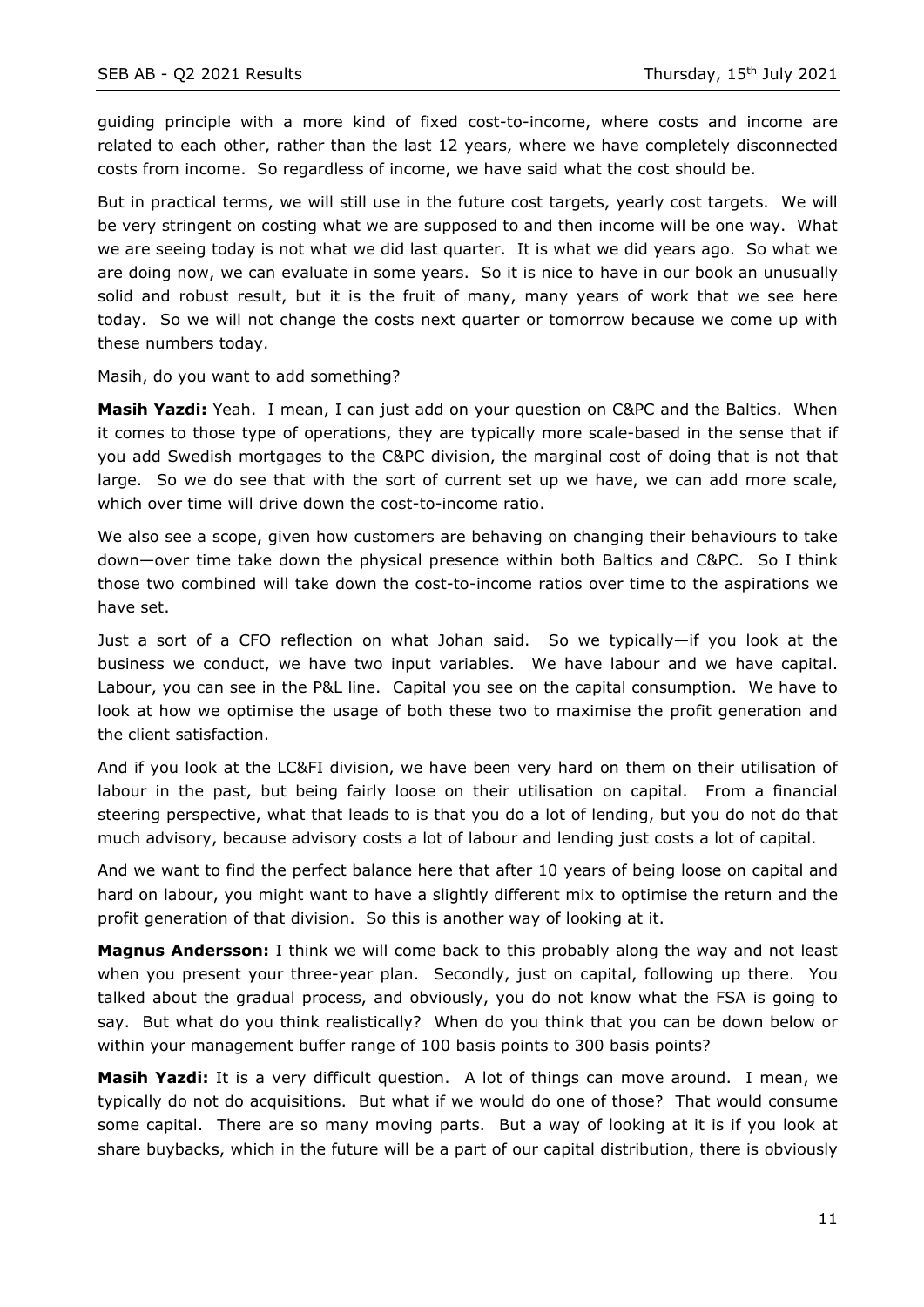a limit to how much you can do in a certain year. You have to look at the turnover of the shares. Maybe a certain percentage of the market cap is the maximum of what you can do.

But I think, both from a practical perspective, but also in terms of that the uncertainty in the markets around the economy, the pandemic, will not go away from one day to another. So both, from a practical perspective and from that perspective, it is going to be a gradual process.

But in the end, it is the shareholders' capital that we are holding. If it is on our balance sheet, we will do the best to utilise it. And otherwise, will be paid out to shareholders over time.

**Magnus Andersson:** But do you think it will be there in three years or—because as it looks now, you are obviously also on a fully loaded basis, way above the 300, even if I take negative things into account.

**Masih Yazdi:** We would not plan for that. But obviously, if we generate more capital than we are planning to distribute, the buffer could increase, even though we are planning to optimise it. So it is a very difficult question to answer. But I think, at this point, the only thing we can say that we will over time optimise the capital structure in the bank. We will do that gradually.

**Magnus Andersson:** Okay. Just on capital. Again, I think we all got the impression after the Q—or at least I did after the Q4 report that share buybacks would be a preferred tool or definitely one of the tools you would use. Could you consider using already during the autumn this year if the restriction would be lifted? Has that changed your view? Does it changed in any way, or did I misinterpreted you in relation to the Q4 report?

**Masih Yazdi:** I think post when dividend recommendations are changed, both options are available. So after the 30<sup>th</sup> September, both options are available.

**Johan Ekblom (UBS):** If I can just come back to the cost-to-income outlook thinking over the medium term. So you are saying you are already below 45, which is kind of where you want to be. Historically, I think you said over the cycle, you deliver something like a 5% revenue growth. Should we expect a similar level of cost growth? And I think also if we think longer term, god forbid interest rates ever go up, certainly that would be come with no additional expense. So how should we think about that? I mean, it would seem that sticking with 45% in an improving macro would give you very large rooms for investments. Is that really needed?

**Masih Yazdi:** Yeah. I mean, first of all, thank you, Johan. The cost-to-income ratio is not sort of explicit targets. The target here for us is to have a good enough profitability. And the target we have set or the aspiration we have set is 15%. And we want to have a good profit growth in the bank.

And then we think about how do we optimise those two, at what efficiency level or what cost levels. And with the current business we have and the current anatomy, we think the appropriate level is around 0.45. That could change. If the composition of the bank changes that could change. And if competition changes, that could change as well.

In terms of sort of if income growth is 5%, does that lead to 5% cost growth? Well, not necessarily. We would not do investments we do not need. And we are doing this strategy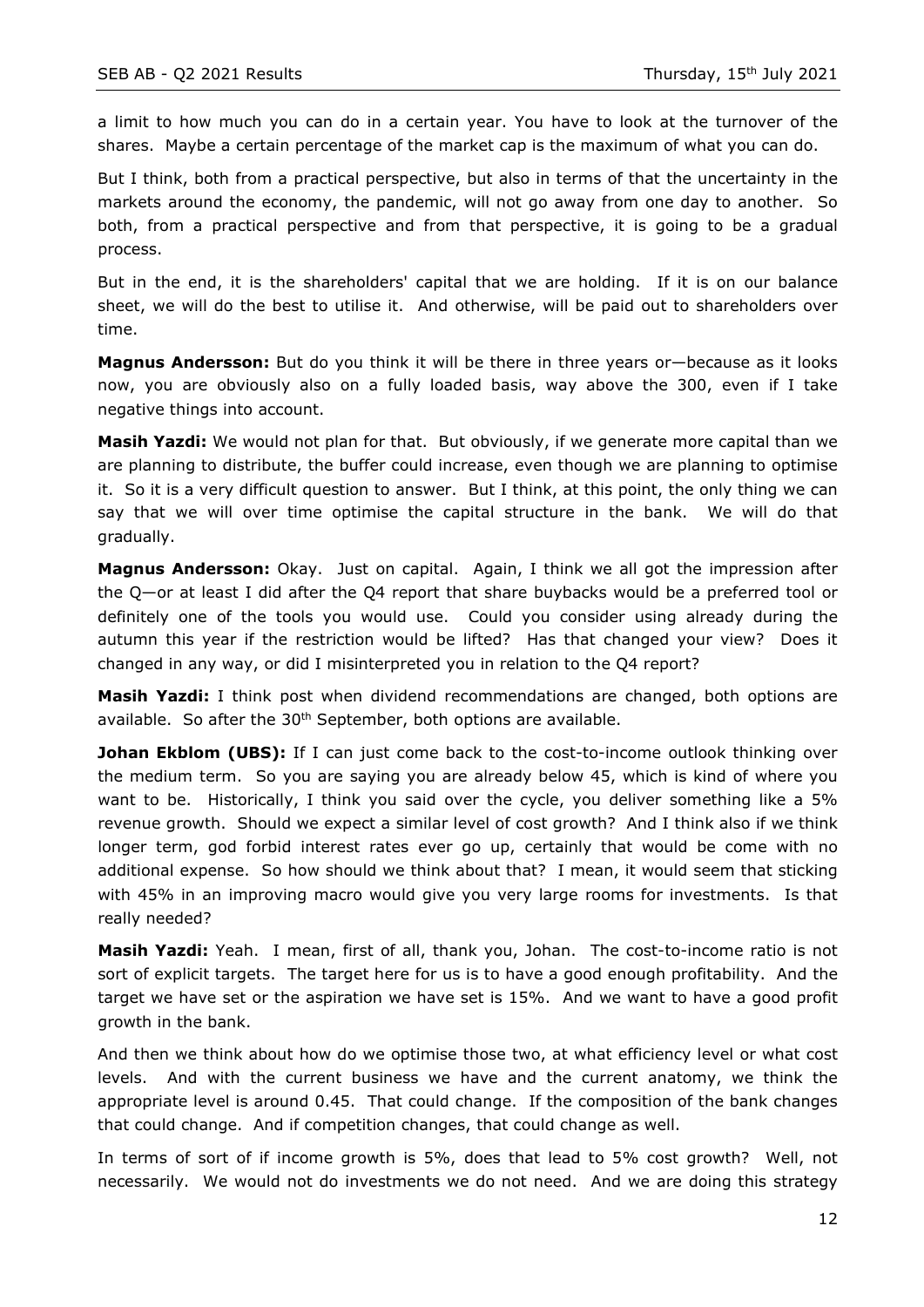work right now. And based on that, we believe there are investments we will do in this bank that will take up the nominal cost level of the bank, but still keep the cost-to-income ratio at around 0.45.

If we are surprised by larger income growth than we planned for, then obviously we would not automatically reinvest in a higher cost base. We will only do that if we find investments we think are necessary.

**Rickard Strand (Nordea Markets):** Starting off with a question on corporate lending. Just wondering if you could share any insights to the demand there during the first half of the year, if you have seen any indications of improvements and also read sort of improvements during the last couple of months? And if there are any read into that into the second half of the year?

**Johan Torgeby:** Yeah. I can take that. It is kind of been as we expected, a bit muted in the first half of the year. It is not a reflection of low activity amongst our client base. It is a base effect. So when I say muted, I am thinking, of course, of the delta of the exposure, which is flattish in the last six months, which is quite actually good if you compare it to other cycles where this is a very normal pattern. Once we have an external shock, companies are acting very swiftly and very forcefully to make sure they have financial stability that then tails off.

So what is happening here and now is that the things we did between March and July last year, they are, of course, maturing. Many of those things are shorter in nature, one year. And we are, call it, positively surprised in this muted environment that we are still holding at the level. One-third of the loan book needs to be written every year in order to keep it constant. So this is a very, very active quarter in order to keep it 2% higher on an FXadjusted basis than the elevated level we saw last year.

Of course, there is no growth. But still without growth, that is a pretty good business. You are very active in it. But also, you can see on the fees and commissions line, loan fees is actually a drag in the delta this quarter, whilst the equity-based and other investment banking fees are the drivers.

Now going forward, it is a very difficult question. We don't know. That is the truth. But we can see that optimism, and we are following all the same leading indicators as everyone else, it's actually on elevated levels. So there is a higher degree amongst CFOs who get asked in all these surveys around expansion in the future. We can see capacity utilisation is going up. We see the fight for labour is going up. We see that GDP is now upward revised from already high levels. So there is some type of air of optimism around reopening of the economies and facing a normalised world. And we can clearly see it in the client activities in most areas.

So it feels like we are getting through it. I would say that it is too early to say that the broader based growth of debt increase in the corporate space is here and now, but let us see. And then there are two other factors away from this kind of broad statement, and that is M&A and its sustainability. And I showed in the presentation the enormous growth. It is not necessarily net growth. It is a lot of what we call replacing what was previously nonsustainability-linked loans, but it is very relevant for your market share. And as far as we can tell, we have gained a bit in most areas there as well. So there is, of course, a little bit of growth independent of what the market does, if you perform relatively well.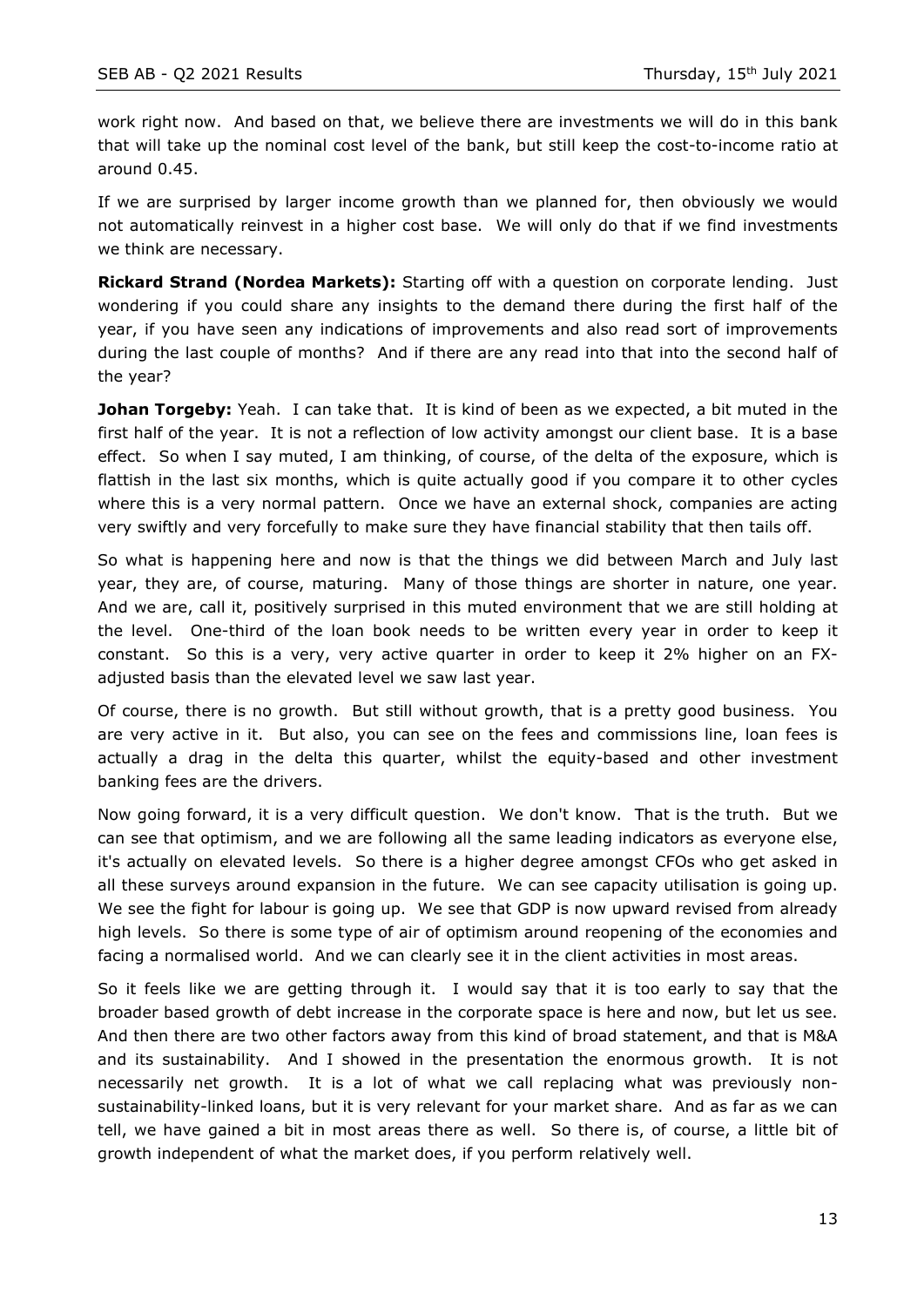And then on M&A, which is, of course, we are clearly lacking. There has been a very heavy Equity Capital Markets activity. And as Masih said, the pipeline actually looks very constructive. But it is, of course, a more slowly moving business lines. You need the volatility to be reduced under a longer period of time for large-scale M&A to happen. And they needed to, of course, often be associated with resets of the capital structures in those companies. And that is, for us, a very large potential growth driver.

**Rickard Strand:** Then just coming back to your improved inflow into AUM, just curious to hear, sort of if that is on the back of a strong market, or if it is anything related to your sort of the initiatives you highlighted in Q4 and onwards about working on improving the AUM inflow?

**Johan Torgeby:** Yeah. I can tell you, it does not feel like we get anything for free. So I would not say it is on the back of a strong market. And also, all the relative comparisons with peers clearly show that it is not for free that we get this.

I would be very humble here, and say that we come from a pretty dim history lately, where we have not had any kind of net flows to be proud of. We can clearly see over the last three, four quarters that there is slight tendencies. I do not want to be stronger than that. That has changed. And this quarter was the best one from a very low level we have seen in some time, where both institutional side, which we called AMS, private monthly savers, which is, of course, a super strong annuity type of savings product linked very closely to mortgages, IMs own distribution channels and also the market share for our Life business, all of them performed, including Private Banking.

But the number in the quarter was still at only 25 billion. It is a clear shift from what we have seen lately. But I think it is too early to say that we can see that the efforts that we have put in, which are significant to change this. It is too early to say that they are working. But at least we have no reason to believe they are not.

**Rickard Strand:** Then finally, just on the Tink divestment. If the deal goes through, if you could quantify the effect you expect in the coming quarters from that on other income?

**Masih Yazdi:** Yeah. We have not communicated that. We do have a haircut on the valuation we have done in Q2. So if the deal does go through, there will be an additional effect coming at that point in time. But we have not quantified externally how large that is going to be. But it is not a massive number.

**Sofie Peterzens (JP Morgan):** I was wondering in the retail customer or personal customers and corporate customer division, net interest income was quite weak, down 6%, but you had very strong mortgage production. But you mentioned that it is all due to the internal transfer pricing of deposits. How much of that should we expect to reverse in coming quarters? And how should we think about the net interest income here? And then my second question would be going back to the capital return potential. I realise that you want to be a little bit vague here. But how should we think about SEB potentially paying out more than 80% to 90% of profits? Do you think this is a reasonable assumption? And also, could you remind us what the process is for any interim dividends? Can you pay interim dividends? And would you consider paying any interim dividends? And then just finally on capital. I recognise you have the 100 basis points to 300 basis points management buffer. The Pillar 2 G is going up. We have some litigation cases. But what kind of Core Equity Tier 1 ratio would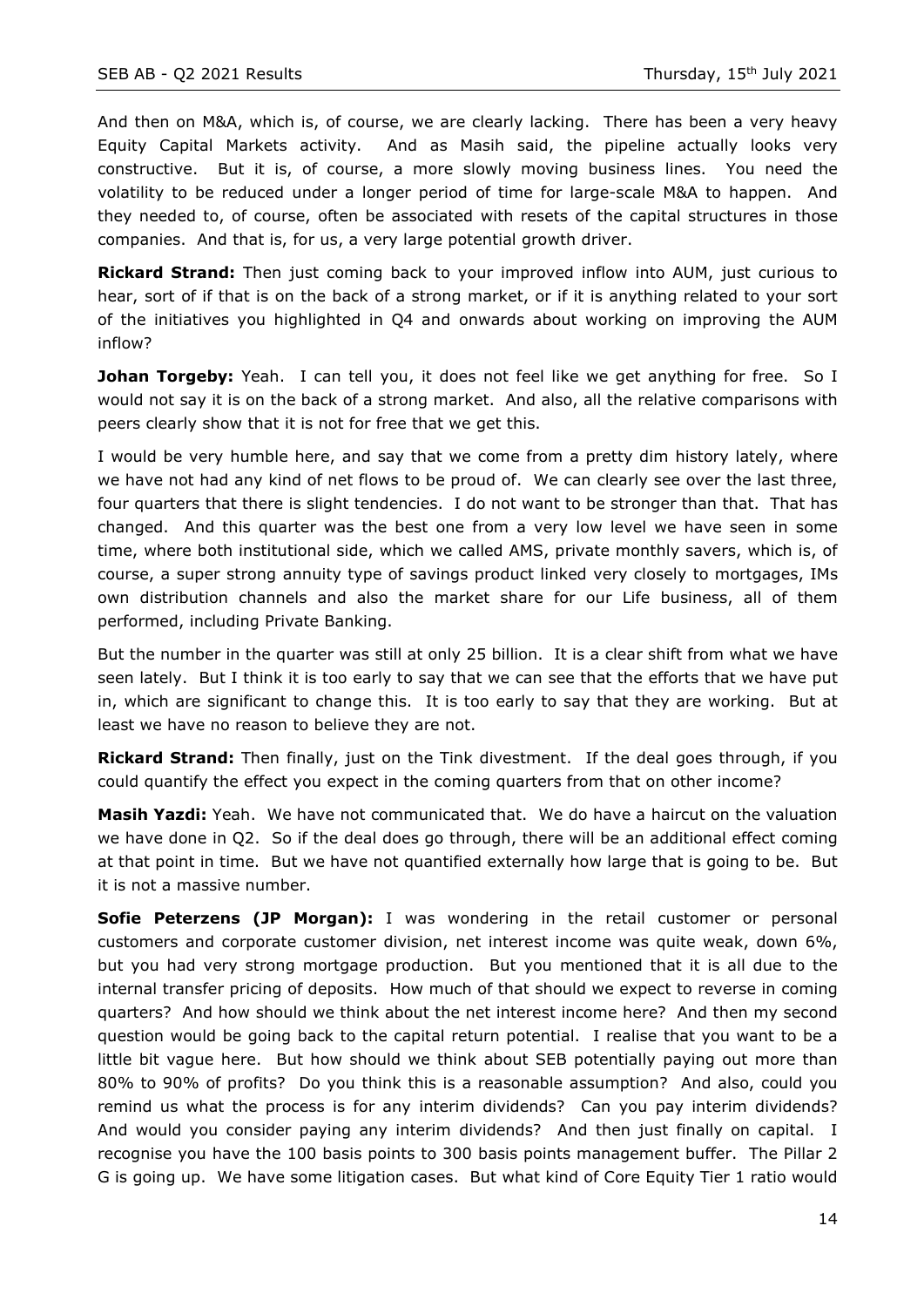you be comfortable running, with taking kind of the Basel IV into consideration, the German litigation into consideration, Pillar 2 G? So yeah, that is it from my side.

**Masih Yazdi:** Okay. Thank you for those questions, Sofie. We start with net interest income within C&PC. This impact from IFCP, you should expect that to continue throughout this year. So you will see that on the divisional side, they will continue to be compensated less for deposits in the coming quarters, even compared to Q2. So you will see some swings in the second half of the year, further swings from the divisions to treasury. For the divisional level, they have to sort of run fast just to stay still.

It does not really have an impact on the Group. It just means on divisional level, NII will look a bit worse. But on Treasury, it is going to look a bit better. I would just say that maybe 2020 was an outlier year if you look at the compensation of net interest income between Treasury and the divisions, whereas 2019 was more normalised. So we should go back throughout this year, if credit spreads stay where they are, to a more normalised composition of NII between Treasury and the divisions.

On the capital, in terms of the payout ratio, which I think your question was about, we do not look too much on that to be honest. So there is no restriction we put on ourselves when it comes to the actual payout ratio. We have the policy of 50%, and then we will, over time, gradually make sure that we go back to the optimised capital position. And whether that leads to a 70% or 100% payout ratio, it is not an important factor, and to my knowledge, not something that the Swedish FSA really looks at. They look at where you stand in terms of your capital, what the requirements are, and then they are typically fine with whatever you decide to do. So that is not an important question.

On your last one, so we have discussed this a few times before. So we have a current minimum requirement of 12.5%. We know that the Pillar 2 Guidance will be introduced next quarter. And then, we expect over time that the countercyclical buffer will be increased again, back to the levels it was at prior to the pandemic. So if you take all of this into account, our minimum requirements will likely go up to around 15%.

And then we say that we want to have a buffer of 100 basis points to 300 basis points above that. So we will operate in the interval between 16% and 18% in the longer term, the way things look right now.

Basel IV, it is way off. It is very difficult at this point to say exactly how that is going to be implemented. We know the proposal from the Basel Committee, but very little in terms of the implementation. So we really we look out for it, but we do not really incorporate it in the short to medium-term capital planning. We do not incorporate any litigation process either because we do not know of any that the bank is under.

**Sofie Peterzens:** And just going back to the payout, you mentioned that you target 50%. And you kind of mentioned that it is less important and the Swedish FSA does not really look at the payout level. But I mean, if you wanted to be over 100% of your profits, would you need any special approvals, or you can just pay over 100%?

**Masih Yazdi:** It is not exactly clear. There is one regulation saying that if you want to reduce the CET1 level, you might need to have an approval. The interpretation of that is not fully clear. So it might be. But we have paid more than 100% before. If you look at how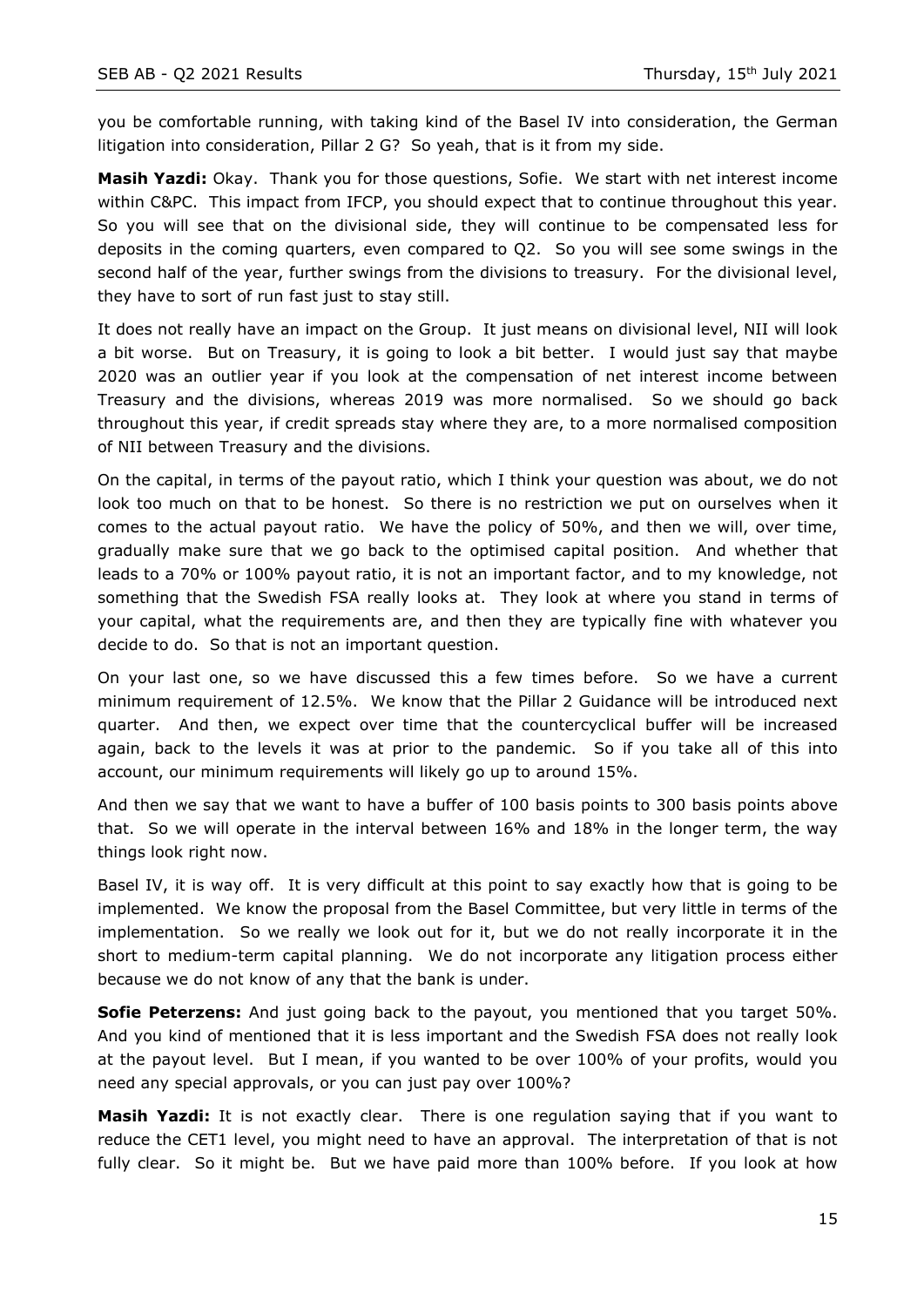much we paid versus the reported numbers. We had, I think, in items affecting comparability a few years ago, which led to the payout ratio going up to, I think, it was 113% back then, and that was not a problem.

**Antonio Reale (Morgan Stanley):** Lot of my questions have been answered. I have got one left please, and it is just anecdotally if you could share what you are seeing on the network some of the easing in restrictions also in Sweden earlier in the month. And I am interested in understanding how you are seeing spending patterns change and how that will affect your composition of your fees and P&L more broadly? What's the outlook for fees in the second half of the year? And related to that, when do you think we might start to see a recovery in corporate cards?

**Johan Torgeby:** So if I understood your question correctly, it is the businesses that are clearly affected by the national response to shutdown and reopening and fees and commission. Is that the outlook for fees. Was that correct?

**Antonio Reale:** Yes. Correct. Basically in the pandemic, we have seen a big surge in saving and obviously a significant drop in spending, and that is now reversing. So I am wondering how you position the bank to benefit from that, especially on the fee line?

**Johan Torgeby:** Yeah. I mean, in a way, we kind of automatically positioned to benefit from it, regardless of what we do. And that is that the only big upside that is still left on the payments side is really from the corporate travel and corporate card business, which is in our bank as the disproportionately large business lines. So we have less private cards compared to corporate cards, if you compare us to our peers and as we are predominantly corporate bank.

There has been no meaningful recovery, almost not noticeable. But the big shift now is no longer a percentage drag. So it has stabilised on these very low levels, and it is not more difficult than this. When you and I meet next time, we are probably going to be over it. So we need to start travelling again, and that will automatically, because it is predominantly hotel and flights and representation on those cards.

It is a little bit earlier in the recovery when we now see the economies opening up on the domestic corporates. Smaller corporates, who predominantly work in the local arena, they are already travelling around now because there is no restrictions really affecting them anymore, but it is fairly small. We need the foreign travel and the business representation to pick up.

On the Investment Bank, I would assume that the accommodative monetary policy, ever increasing asset prices is of course turbocharging the ECM business and all the AUM businesses. So I think that is related to your macro outlook and how will the asset prices develop from here. And I think it is not too much to say that I think we need to have a little bit of a cautious approach in thinking that house prices and equity markets cannot grow to the sky.

We are also very well positioned in Private Banking as it takes years for these things that happen so quickly to actually go through the whole bank. And we have seen a very high inclination to save and also wealth being created as anyone who has any assets, more or less, have more of them today than they had in the past.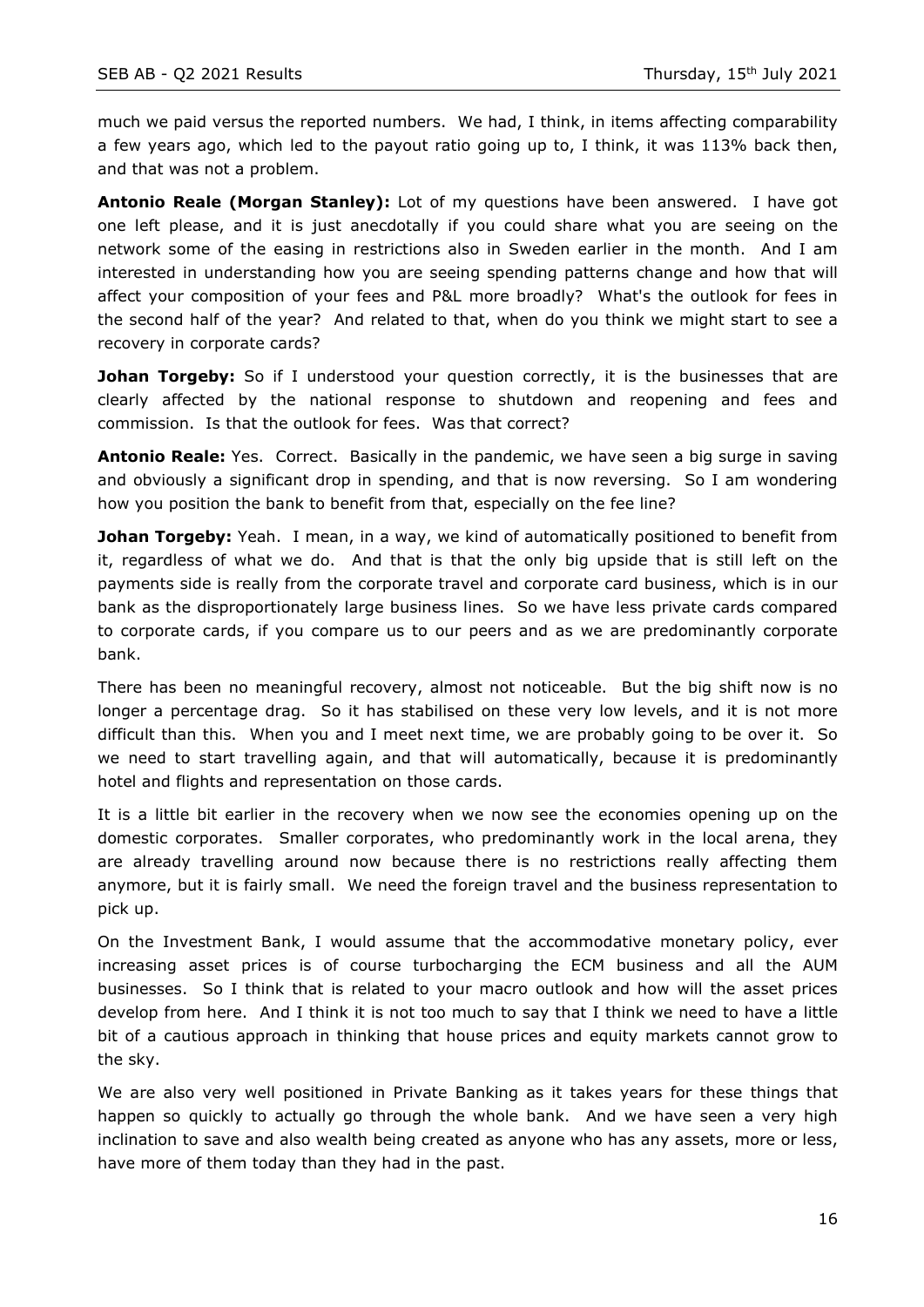But there is, of course, a risk in there too, and that is that the propensity to consume will increase rather than save. And I think I could see that quite clearly in the US reports now that spending is up. It is less credit demanding spending. So I saw the credit card stats in US is typically a little bit of a leading indicator, not easy to compare. But also our macro economists pointed out to us quite recently that the savings ratio had peaked. We are not going to go up from these levels, and that means that the propensity to consume of your disposable income is going to be flat to increase.

I think those are actually good things in the end because there is so much savings anyway and also for the structural changes in the pension system, et cetera, that we see a pretty good underlying growth in the savings areas regardless of these cyclical considerations.

And then, back to the M&A point. So the M&A is, of course, an upside in position. If this is stabilising at these very high levels, we would expect the M&A pipelines to also materialise rather than just being pipelines and discussions. And the organic need for expanding your business, given the capacity utilisation, is increasing. And also the surveys we look at and referred to earlier, there appears to be an increased appetite from corporates right now to start thinking about expanding their businesses. And then sustainability, which is, of course, coming regardless of cyclical consideration. Did I address your question somewhat okay?

**Antonio Reale:** Yeah, very clear.

**Adrian Cighi (Credit Suisse):** I have two follow-ups on NII and capital utilisation. So on NII, one of the benefits you have seen is from a change in mix on your funding side where you chose not to replace some of the funding that matured in the quarter. Is that a development that you see reversing in the coming quarters, or can you do more of this and potentially provide further tailwinds to NII from this dynamic? And then secondly, on capital utilisation. You have in passing mentioned M&A as a potential. And assuming that this would imply a bolt-on as opposed to a transformational type of acquisitions, where do you see some of your gaps in terms of capabilities? Are these product line gaps, or do you consider M&A as a potential way to speed up gaining that geographic toehold outside of your current footprint?

**Masih Yazdi:** Thank you very much for those questions. On the NII question, the change in mix, as I mentioned before, I think most of this is behind us. As you can see in the report, the loan/depo ratio is now down to 103% if you look at the core loans and core deposits. And the senior unsecured funding has come down a bit compared to what it was about a year or two years ago. And there is some more to do here, but not that much. So I would not expect too much from funding costs coming down even further in the future.

On the capital utilisation, I should not have mentioned M&A. It sounds like maybe we have any plans on that in the immediate future. We do not. It is just a way of trying to answer the question about that it is difficult to know exactly when and how you can consume your capital. But obviously, M&A is part of the strategy work we do in the bank. We look at that as an option to accelerate or transform businesses that we might need help doing so, or you can feel where you are subscale, you need to add scale to become more efficient and improve your customer offering.

So to the extent that this will be part of the strategy, we will come back with that presentation around year-end.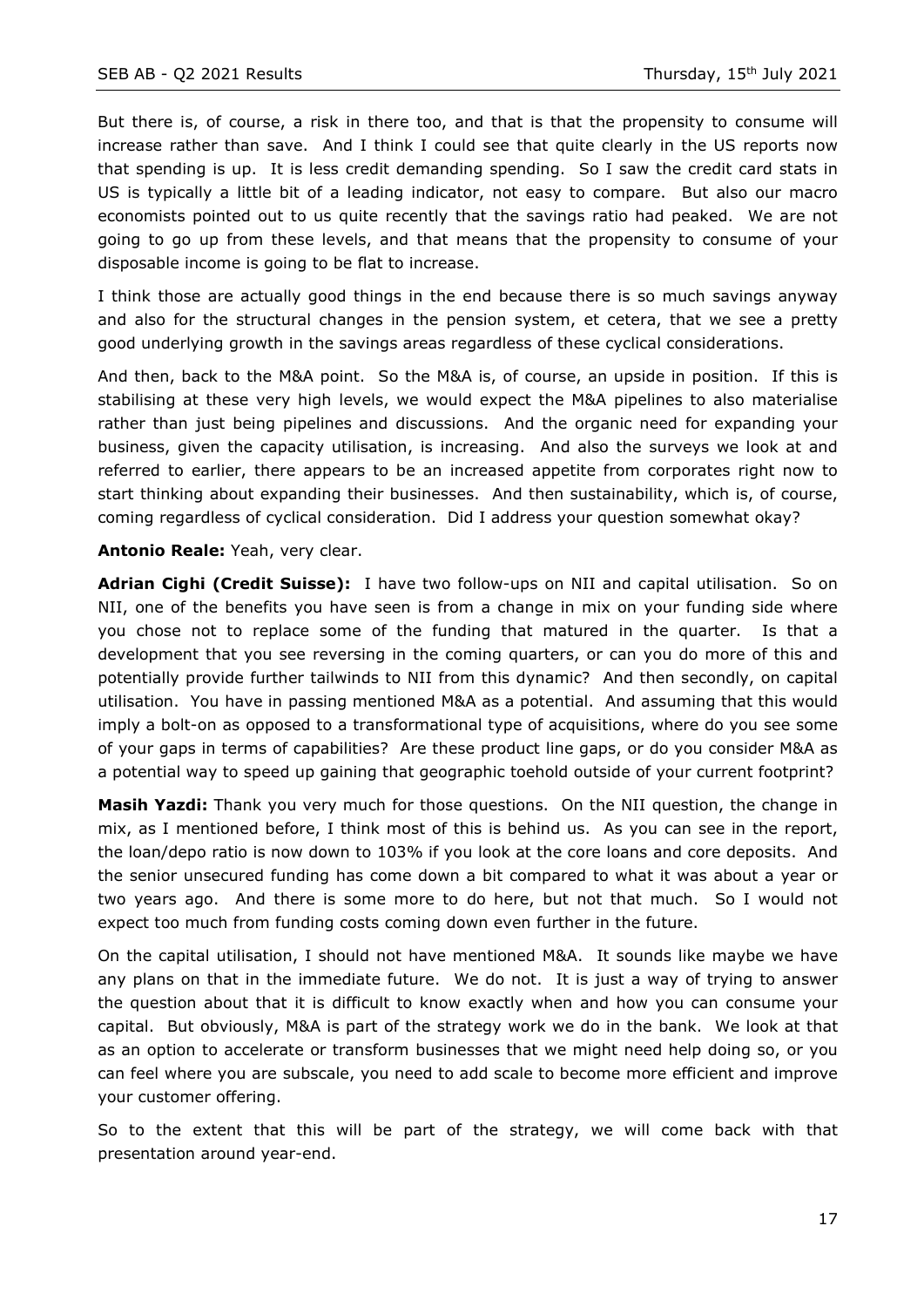**Namita Samtani (Barclays):** I have got three questions, please. Firstly, I think we have heard quite repeatedly the need to invest. Yes, when I look at IT expense, which I guess is what is called data costs and the fact for the first half at 6% lower year-on-year. So just wondering why that is the case. Secondly, just a comment on Investment Banking pipeline tilted more towards M&A versus ECM and IPOs in the second half. Is that a way of saying IBC will be lower in the second half compared to the first half? And lastly, a bit of a bigger picture question. Do you think the 15% ROE target is achievable before 2024 because you said yourself you do not have anything close to 15%. So just wondering what we are missing here, if anything at all.

**Masih Yazdi:** Okay. Thank you. I will start with the IT expense question. I do not know exactly why it is down, 6%. I think you have to look at FX effects and those kind of things. It is not a reflection, I would say, at this point on how much we invest in IT. I am assuming that you are referring to the P&L cost, and obviously IT expenses. If you accelerate those, you might not see it in the P&L. You just see more capitalisations. But in general, I think there is a small reduction in consultancy costs, for example. But it is not a big move and there is no change in the IT spend strategy of the bank.

On the return on equity target, I will take that and then you can take the Investment Banking one. Yeah, well, achievable. We have said 15% in the medium term. And we define that as three to five years away. So 2024 is obviously within that bracket. 15% depends on so many different things that we cannot dictate at this point, interest rate level, asset prices. But obviously, we are planning for moving into that direction. And whether that is going to be reached by '24 or later, it is difficult to say. But yeah, depending on market conditions, it could be achievable at that point. It could take longer. It could be faster as well.

**Johan Torgeby:** And on the Investment Banking fees, we are not saying you should expect any lower fee contribution in the second half. What we are saying is that the mix has been very dependent right now on ECM. But it does not mean that you replace necessarily ECM with M&A. They are unrelated. But we would foresee that the pipeline conversion into real deals have been very high on the ECM side and very low on M&A.

So it is actually something that could compensate for a somewhat lower ECM activity, but there is no sign that it will be lower in the short term. Everything I see here and read and feel is that this continues right now to be a very, very active market.

And then on Investment Banking fees, you also have the debt fees, the loans and the bonds and the sustainability financing fees. And none of those are really contributing to growth right now. So I think that picture I am trying to paint is probably a quite constructive picture for second half as well.

**Robin Rane (Kepler Cheuvreux):** So two questions. Firstly, I would just be interested to hear your reflections on the Vipps-MobilePay merger, and how do you look at Swish in light of that? And then secondly, on the salary costs, I mean, we have had super strong fees and income growing year-over-year looking at the half year results. But salary costs are not up near as much. Could we expect salaries to catch up later in the form of variable pay, et cetera?

**Johan Torgeby:** Okay. I will start with reflection, and that is really the key word here. It is not my place to talk about Vipps. But it was interesting to see that it is a clear testament to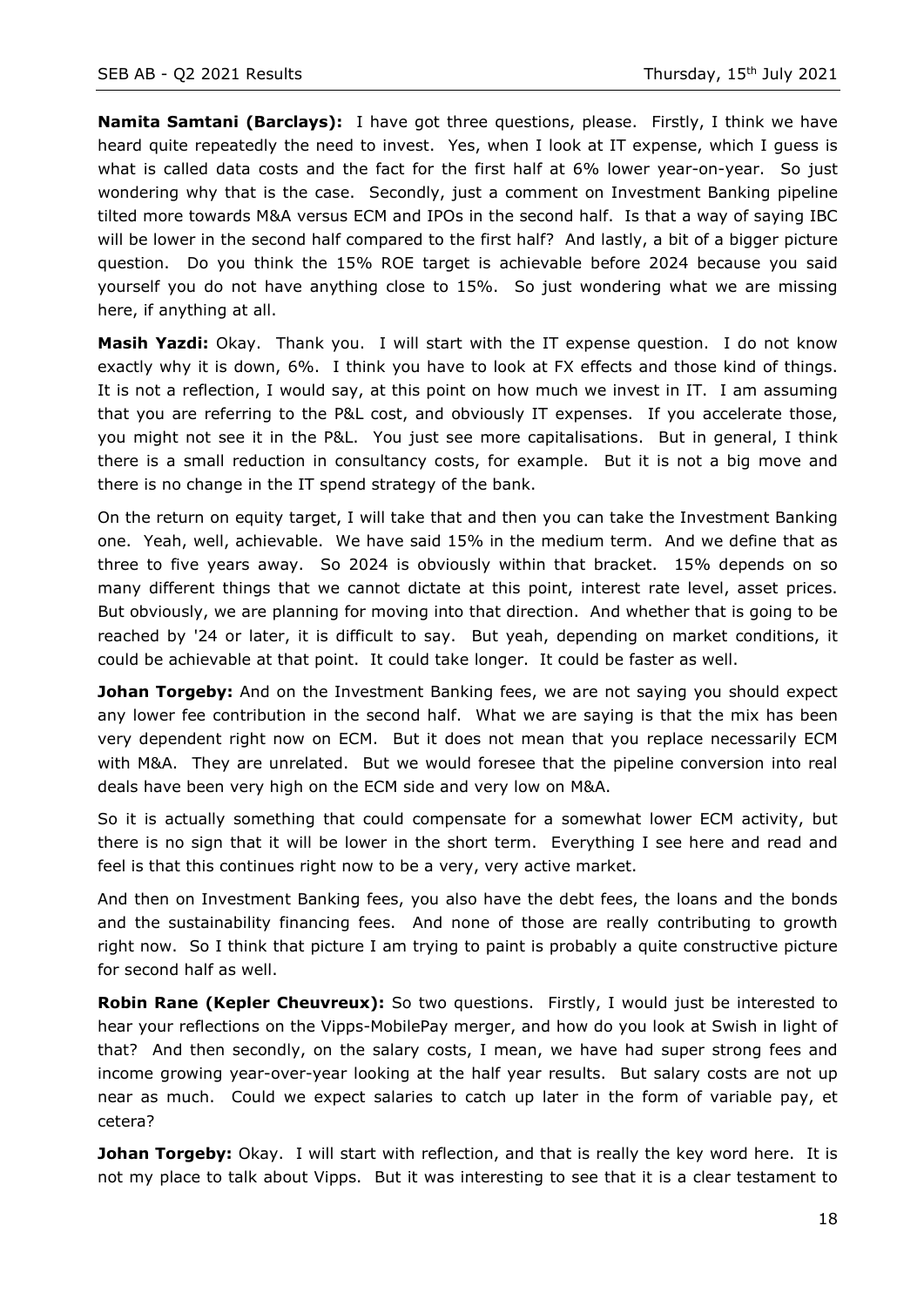the idea of cooperation across nations, across the borders in the Nordics, which we have, of course, all the prerequisites to do. And they have created a pretty large, if not, one of the most noticeable European mobile payment companies through that.

I never have experienced it myself, but I am hearing they are very good. These are good capabilities. Of course, we know Swish as a part owner very well. And this is very much in the future strategy, I think, for payment as a whole to look at cooperation and collaboration and partnerships. So I am not talking on behalf of Swish as we are only a part owner, but I definitely see this is the future type of discussions that is going to go on in order for combining.

Now the ownership structure between Vipps and MobilePay in Denmark and the Finnish, it is very much different from the Swish one, which is more of a cooperation amongst all the major banks in Sweden. So there is also, of course, a different governance. But I think it is an interesting development. I think it is a true effort for the incumbent banks to use new technology and innovation to support the clients with the functionality that we all need. And it is pointing to that we can do it, too. The banks are actually quite good in innovation as well.

**Masih Yazdi:** Yeah. Robin, on your second question on salary costs and any impact on variable pay. When we set the cost targets for 2021 of 23 billion, we did at that point also say that we wanted to have flexibility of up to 200 million upwards or downwards, mainly depending on the fact that we do not know exactly how the bank will perform three years from when we set the target. And we want to have flexibility to be able to compensate the employees of the bank if we are performing well.

Now just looking at the first half of this year, we have seen that performance has been very good, mainly within right now Investment Banking, but also other parts of the bank. And we have variable compensation to some staff but also all employee programme that can go up and down, depending on the client satisfaction and the performance of the bank relative to our peers.

So just obviously if the year continues the way it has started the first half and we keep reporting these kind of numbers, there is absolutely a possibility that we have to utilise parts of that plus 200 million in flexibility that we gave ourselves.

**Riccardo Rovere (Mediobanca):** Two or three, if I may. The first one is with regard to the COVID overlay that you charged in 2020 and that you are keeping intact for the moment, for how long can they stay intact without being allocated to single exposures? Is it something that you have to do by the end of this year, by the end of next year? How should that work? And related to that, in considering that GDP in Sweden, just in Sweden, again, in 2022 is expected to be above the levels of 2019, considering the COVID overlay, considering the deposit growth in your balance sheet is outpacing big times the one-off of the loan book, which means that your clients are accumulating more savings than debt. Is that madness, complete madness, to assume that risk cost could stay close to zero for two years in a row? I am just asking you if that is complete madness, okay? I am not asking of any particular guidance. And on the NII very, very quickly, the 100 million contribution that you have from markets, why should that disappear? If that is related to the current level of rates and rates are assumed to stay where they are, why should that all of a sudden disappear, provided I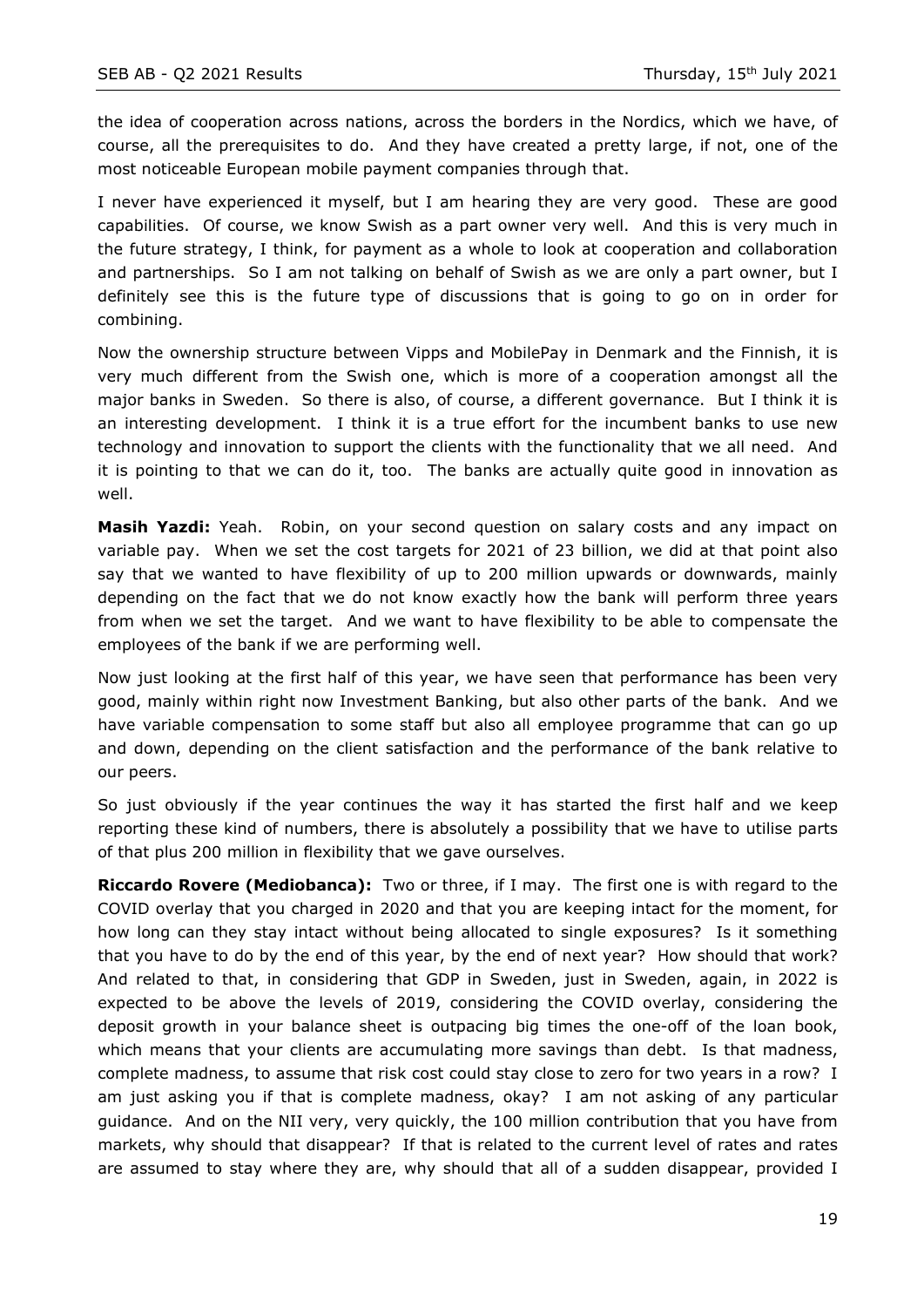am getting it correct. Last thing I wanted to ask you is that, with the return on equity basically in this quarter aligned to your long-term target of 15%, the difference is minimal, what is the financial advantage of a buyback instead of cash dividends to use the capital?

**Masih Yazdi:** Okay. Thank you, Riccardo. Very good questions. If I start with the first one on the model overlay provisions we have taken, that typically is sort of to the extent you can keep them on portfolio group level, it is very much a discussion with the accountants, to be honest. You discuss what the uncertainty is about the future, whether that uncertainty is on counterparty level or whether there is a general uncertainty in the market where you cannot really say for what exposures you need the provisions.

So it is going to depend on that discussion also. Obviously, our view and their view on the uncertainty, and whether you can say that you need these reserves or not and whether you can allocate to certain counterparties or not. But obviously, in the long term, you cannot keep this kind of sort of model overlays. This was something that everyone encouraged the banks to do and we did it as well. But I am sure that when you feel certain about the fact that the pandemic is over, this has to be utilised in one way or other, either recoveries or allocated to counterparties where you have seen issues.

On your question about sort of the macro development and whether the ECL level could be close to zero? Yes, it all depends on sort of your macro assumptions. So it is very difficult to say exactly. We have had that. If you look at it in the past, we have high level certain years in the financial crisis. And then you typically have a few years afterwards we have very low levels for many years. And then it maybe normalises, or like last year, it goes up to an elevated level, and then it is typically lower. So it is very difficult to say exactly how long it can be low. It is going to depend on macro. So we do not try to call that. But it is not impossible, obviously, that it stays on a low level.

On the question on net interest income and the 100 million related to markets, we do not say that it is going to disappear. So what we have tried to do in the past is that we look at the net interest income within our markets business. And as soon as that has deviated from the long-term average, we have tried to be transparent around that. So we look at the last eight quarters, and if it is different this time, we tell you about that. And we can just note that in the last three quarters, it has been elevated versus the long-term average.

Whether that elevation goes away the next quarter, it is impossible to say. We just try to be transparent about the current levels versus the long-term average levels.

On your last question on the fact that we have a return now close to our ambitions, obviously, that is with lower ECL levels than we think we will have in normal times. The way we look at dividends and share buybacks, it is mainly from a financial flexibility perspective. I think when it comes to the financial engineering side of it, you can have different views on the values of one or the other. But if you look at the financial flexibility side of it, you can obviously see that if you do large dividends, and you have done them and then something happens days or weeks or months post the dividend, you cannot pull the capital back.

But if you do have a share buyback programme that you are conducting over a course of a period, if something happens unexpected, then you can just suspend it and then you have not paid all the capital out.